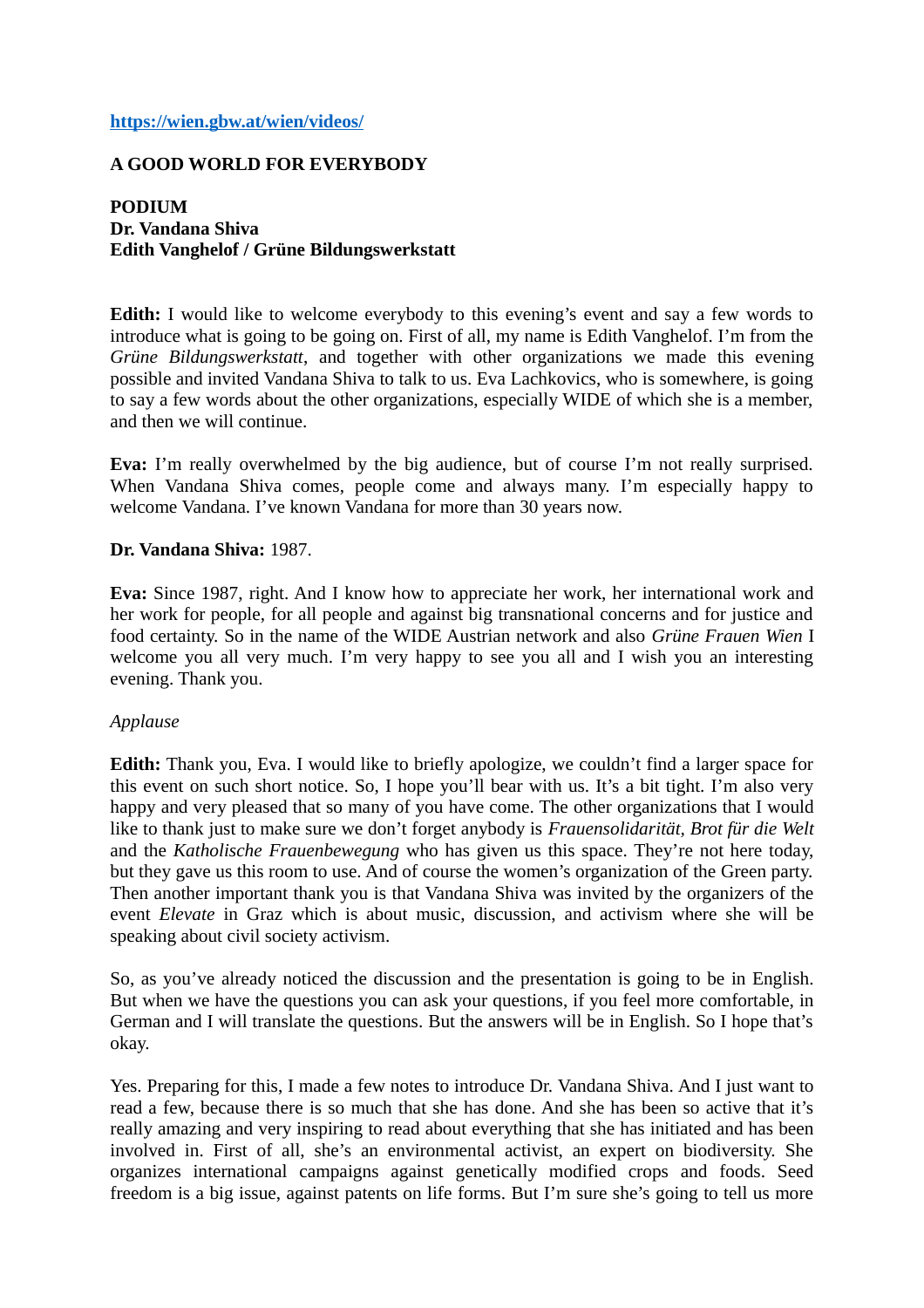about all of this herself then, and also a little bit more about her background. Just a few organizations that she founded: very important the Research Foundation for Science, Technology and Ecology in Dehra Dun in 1982, in 1991 the organization *Navdanya* which is a national movement to protect diversity and integrity of living resources, especially native seed in India. And she also initiated *Bija [Vidyapeeth](http://www.navdanya.org/earth-university)*, an international college for sustainable living. She is also on the Steering Committee of the Indian People's Campaign Against the WTO, and she is on the National Board of Organic Standards in India. She advises governments on sustainable agriculture and is currently also advising specifically the government of Bhutan with the aim of making Bhutan 100% organic. And I'm sure you can tell us more of your advisory activities. I want to mention three titles of three books, because there are a lot of books. *Soil, not oil* which is about the relationship between industrial agriculture and climate change. *Making peace with the earth* is the newer one about wrong assumptions of corporate globalization of limitless growth and the war against natural resources, water, soil, forests, minerals and seeds. And *Ecofeminism* together with Maria Mies on movements and philosophies that link feminism and ecology.

So, you can see that she's really an active person. I will start out with a couple of questions. One is to tell us a bit about yourself and how you started out on this remarkable life as an activist: the beginning, the "Green Revolution", your critique of it. And then I also have one quote from you book "Soil, not oil": "Nature shrinks as capital grow. The growth of the market cannot solve the very crisis it creates." And maybe you would like to say a few words about this.

**Dr. Vandana Shiva:** Sure, yes. Let me begin with my life's journey. Eva mentioned that we met in 1987. And you won't realize this but in fact, the conference she had organized which was called *The Laws of Life* on the implications of the emerging biotechnologies. We are talking '87. There was no commercial GMO in the world. And this meeting was organized first in a quiet place in Bogève in France, and then it moved to Geneva. And Eva had done all the thinking and research and background. This is where the corporations had come as well as some UN people and some independent scientists and activists.

And there were three things that the corporations said at this meeting that made me dedicate my life to seed freedom. Start *Navdanya* and everything else I've done since then. The first thing the corporations said was: "We are not big enough. We have to become bigger. And by the turn of the century, we'll be only five." And you might have noticed there was an attempt by Monsanto to buy up Syngenta, which failed recently which meant they would become four, and then two and then one. The second thing they said was: "We are not making enough money, selling chemicals." Now, these chemical companies were the same companies that have made chemicals for warfare, and I'll mention a little more about that with my critique of the Green Revolution. They were saying they weren't making enough money. So, they wanted to make more money. And they were very honest, because it was a very cosy meeting. It was not adversarial. They were honestly sharing their strategies and visions for the future.

So, now that there are the tools of recombinant DNA, which can move genes across species, which was the subject of our discussion, we can now make genetically engineered organisms. There wasn't a commercial entity, but they were already working on the Bt, Bacillus thuringiensis. And they said: "Through this, we can take patents." And it was the component in Geneva where it came out that they were already working on the Free Trade Agreement, at that time called the General Agreement on Tariffs and Trade which became the WTO. And I was working very closely after that with our ambassador to GATT who was objecting to these intellectual property agreements. And that's how together Dr. Shukla and I and others created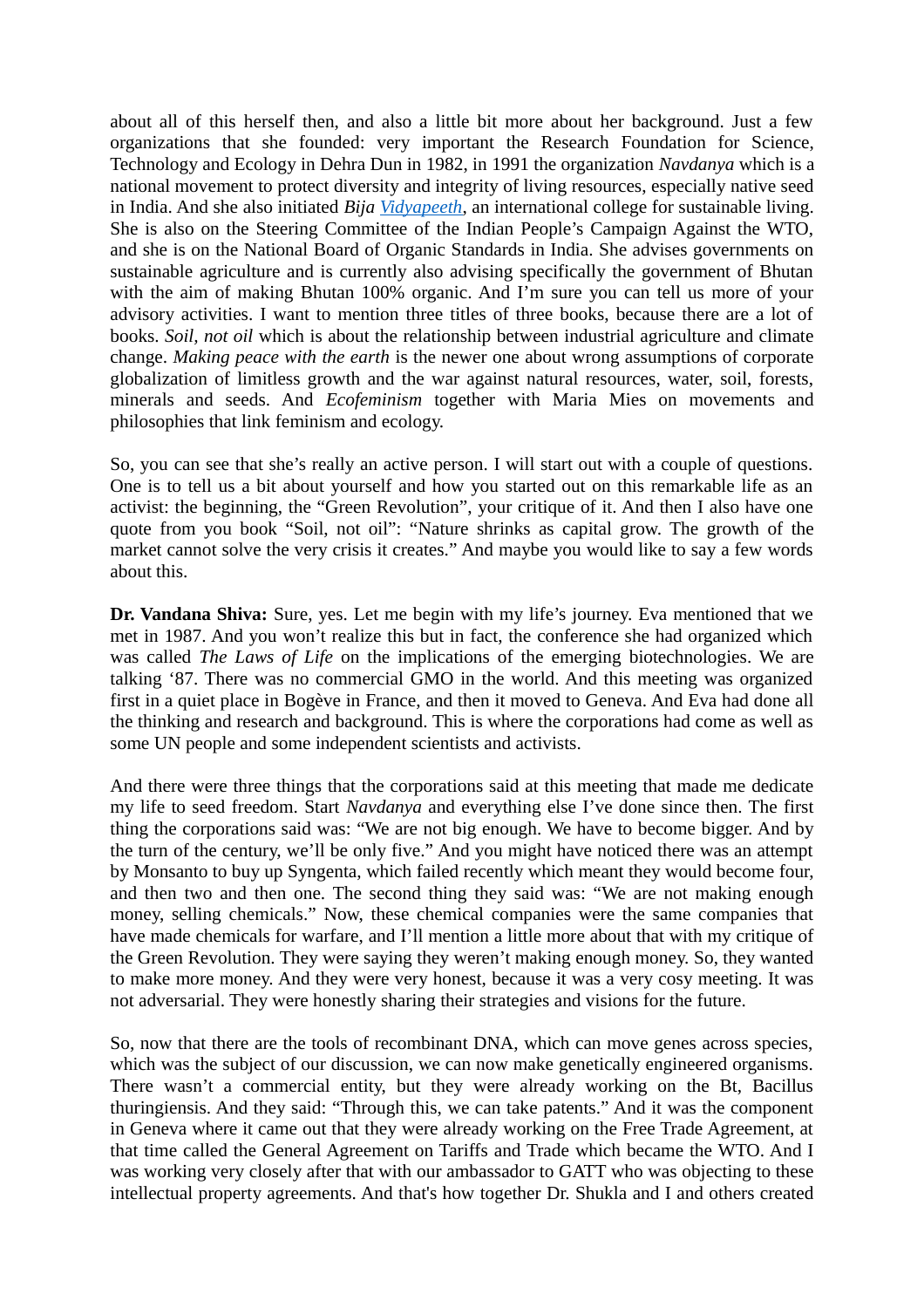this people's campaign against WTO. Its chair was a former Prime Minister of India. So, it is not the case that governments across the board want to hand over our lives to corporations.

So, how did I end up being at that meeting? (*Laughs*) You know, my own background is – my training was physics. I then chose to do a thesis on the foundations of quantum theory, because I really wanted to, you know, go beyond the mechanistic thought, because I really find the mechanical thought as a big part of the problem. It first defines nature as dead, and therefore, creates limitless exploitation of nature. But in the process it has to define women's knowledge as not knowledge. And in my earlier book "Staying Alive" I tracked how the witch hunts were really about annihilating women who knew, who were the healers, who were the ones who took care of society. They were the one who were targeted as witches. (*Pause*) So, taking away women's knowledge, creativity, productivity and denying nature's creativity was very, very much the way that mechanical thought was going, and I wanted to go beyond it. But before I left for my PhD, for which I went to Canada, I wanted to visit my favourite spots. So, I had grown up in the Himalaya, I had walked with my dad, who was a forest officer. And I said: "Before I go, let me just carry my fondest memories with me." So, I went to this place which used to be a beautiful oak forest. The oak forest was gone. (*Pause*) I went to swim in my favourite stream. The stream was dead. And I was so concerned, and I'm talking in this little tea shop. In India, we have a lot of dhabas, you know these little roadside tea shops, and the make real tea. (*Laughter*) And I was talking about the destruction, and this old man said: "Yes, but now Chipko has started."

Chipko means to hug, to embrace. And this was a spontaneous movement, started by women in a very remote village called Raini who said to the loggers, "You can't cut these forests", because they understood how logging was leading to landslides, how logging was leading to the drying up of springs, how logging was leading to flooding. And women could connect all of this. So I took a commitment that every vacation I will come back and volunteer with these women, which is what I did until we stopped the logging in 1981. Every holiday I would be there in the villages, walking village to village, documenting for the women.

They knew what they were fighting for, but none of them knew how to read and write. And one thing I realised in that period was there are two kinds of illegitimate knowledge powers in society. Illegitimate in the sense that they treat others as not knowing. The first is if you know English, you're supposed to know more. (*Pause*) Which is not true because every language embodies knowledge! And it's because of this arrogance we have destroyed so many knowledges. The eskimos have hundreds of names for a snowflake. In the desert of Rajasthan there are hundreds of names for the snowdrop … sorry, for the raindrop. (*Pause*) That is knowledge! To know which raindrop with which size in which season with which velocity will do what to your soil and to your crop. You've already got an ecological narrative in that. I had gone to English schools, so I could write English. I said to the women: "This is something I can help with. (*Laughs*) I can write down what you're saying in an English report." And then there's one more that came with the Cartesian method which said: "Only that which

can be measured is the true reality, res extensa." So out of it came all the quantitative analysis. The ability to make graphs. I said: "I know how to make graphs, I know how to speak and write English. This will be my service to Chipko." So I started to write reports for them. And of course, I'd write what they'd say, but then I'd go to libraries and research the rest. And we eventually managed to get a logging ban, because we could do calculations that showed that what the government was earning through royalties from timber mining was nothing compared to what the government was spending on flood relief, on drought, on landslides.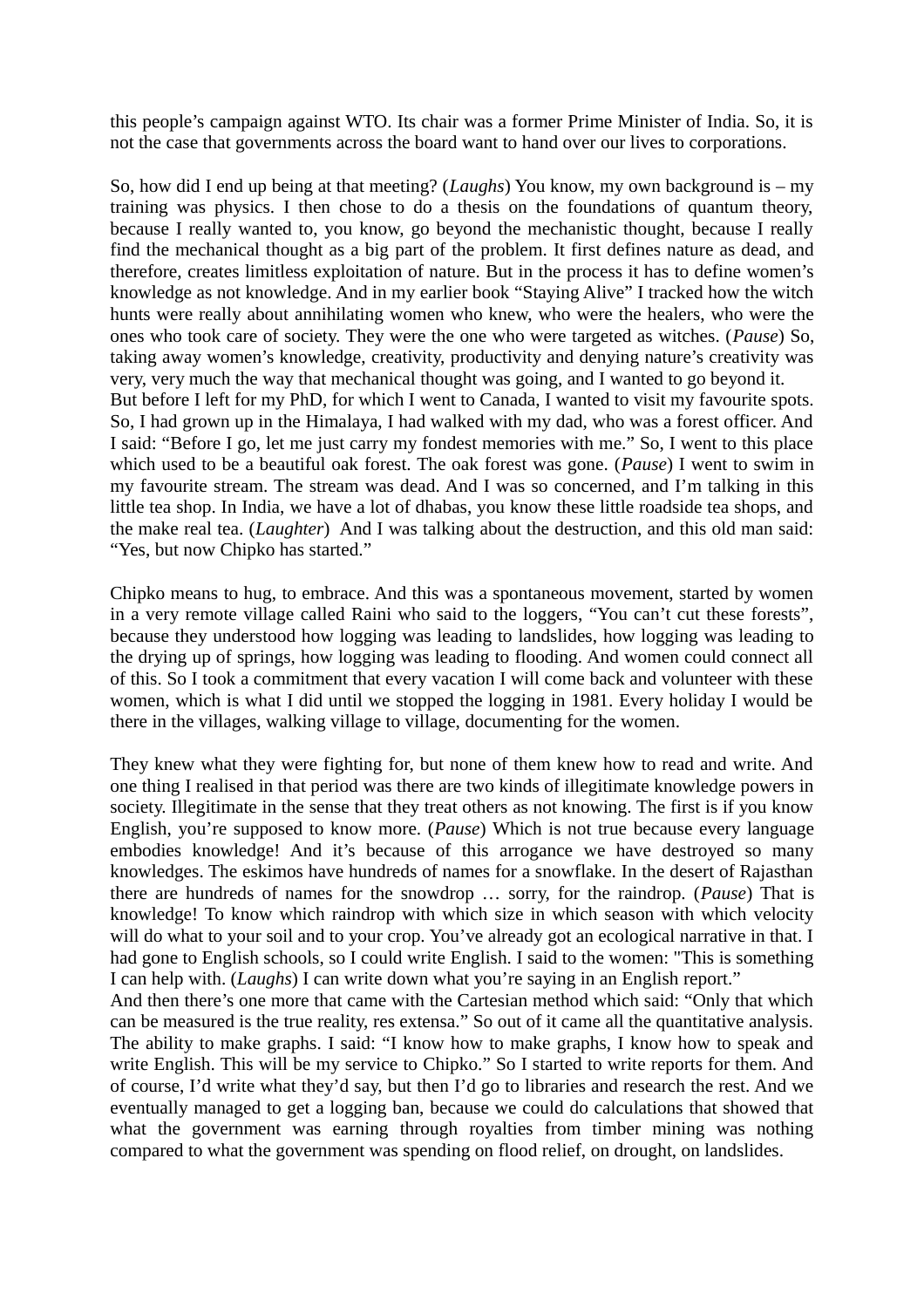And all of this really peaked two years ago with the climate issue coming up. Two years ago in our region because of this rabid building of dams. We stopped the logging, but they continued to build dams. They continued to make mass tourism out of our pilgrim centres. When the extreme rain came on  $16<sup>th</sup>$  and  $17<sup>th</sup>$  of June 2013, more than 20,000 people in my region were washed away. But that climate disaster didn't make to any international news. But it's in our region the worst disaster we've seen.

Because I've been taught so much by the women of Chipko about biodiversity (*Pause*) When violence erupted in Punjab in 1984 and that same December we had the tragedy of Bhopal where a pesticide plant leaked. The pesticide plant was then owned by Union Carbide which is now owned by Dow. 3,000 people were killed immediately and thousands since then and hundreds of thousands maybe for life. And my sister, Dr. Mira Shiva who also Eva knows, was immediately sent for medical relief. And one of the things that she was shocked about was when the doctors and the government were asking Carbide, "Tell us what gas leaked so we can find the antidote". Carbide headquarters said, "We can't tell you, it's a trade secret." They let people die, for the trade secret.

 So I decided to look at why was agriculture so violent and wrote a book called "The violence of the Green Revolution" which is how I ended up being invited to the biotechnology meeting. Because I had one book on agriculture. And what I had learned through the Green Revolution was, first, it is not true that chemical industrial monocultures produce more food. Actually, they're impoverished systems. In terms of biology, they're very impoverished. In terms of nutrition, they're very impoverished. They reduce our food availability by half, because they displace the crops that women use. I've done assessments: In an ordinary farm, women will have 250 species. All of them give you nutrition. When that goes, you lose your sources of vitamin A, you lose your sources of iron and you get anaemia. You get vitamin A deficiencies.

Because I had training in science, I could apply it to my assessments of the Green Revolution. I could start counting how much more water is used. Ten times more water to produce the same amount of food. When I went to Punjab to understand why there was violence, it turned out it was farmers' protests labelled in the media afterwards as a religious issue. Exactly what they are doing now. The GMO cotton is failing in Punjab right now. Farmers were on the railway tracks blocking the traffic. 80% failure of the crop. About ten days ago, suddenly they find burned pages of the sacred text of the Sikhs, and then it's suddenly about religion. All the coverages: religion, religion, religion. It was a farmers' protest. 1984 was a farmers' protest.

And why were farmers mad? Because they were losing their soil, they were losing their water, they were getting into debt. They were supposed to have gotten more money out of all of this, and all they were getting was debt. Now, they even have a cancer train from Punjab because all of those pesticides. So, it's not true that chemicals feed the world; it's not true today that GMOs feed the world. As we said in our campaign that we launched on  $8<sup>th</sup>$  of March this year on Women's Day, women and biodiversity feed the world, not corporations and GMOs. And you know, my critique of the Green Revolution in a way extended to industrial agriculture using GMO seeds. The system is the same industrial system. It's still a monoculture, it's still energy intensive, it is still based on fossil fuels. It's just that the seed itself is now a seed that's genetically engineered and intellectual property. And that adds a whole new dimension to it. And I don't know maybe you later have a question on the farmers' crisis? Do you?

**Edith:** Yes, I have.

**Dr. Vandana Shiva:** So, I'll hold it.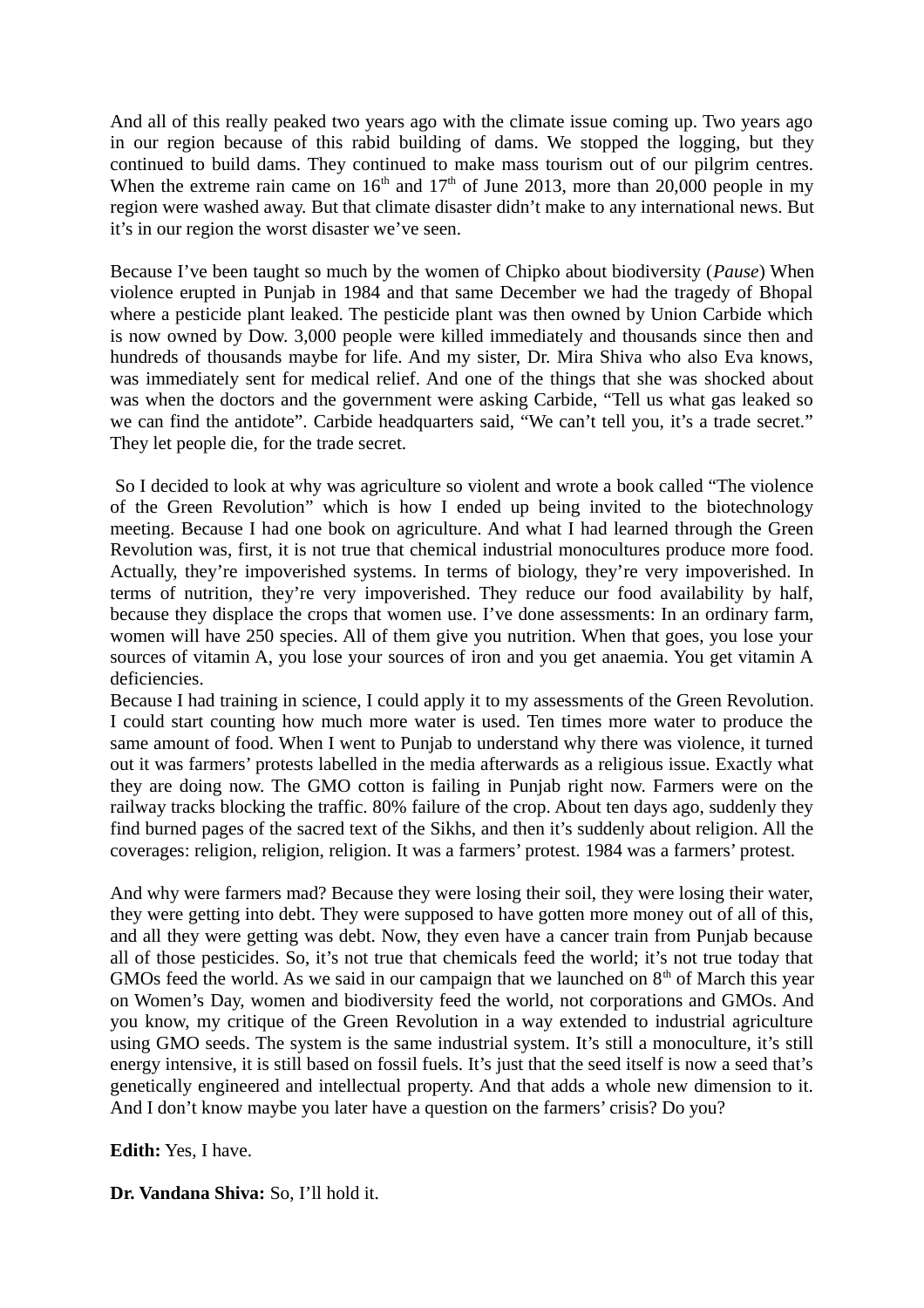**Edith:** Especially about the small farms vs. genetic engineering.

**Dr. Vandana Shiva:** Sure. So we hold it for that.

**Edith:** And then the women … You can continue.

**Dr. Vandana Shiva:** Okay. Okay, I mean, you know this quotation that you cited "Nature shrinks as capital grows". I've watched it again and again and again. I told you about Chipko. How did capital grow by chopping the forests and selling the timber? Capital grew, but nature shrunk. Nature's ability to stabilise the ecosystem shrunk, women's economy shrunk. Women who were bringing food for their fuel had less, because the forest was depleted. And in a major study for our Ministry of Environment, on mining (*Pause*) And in those days, mining was the biggest source of revenues for our region, and everyone said without mining there's no economy. (*Pause*) We did the assessment. We were losing a natural aquifer that was offered by limestone as the miners took down this aquifer. So they were only seeing the mineral. They were not seeing the water-holding capacity. That's what the women were seeing, because they were losing their springs.

And I worked out in my 30 years and more of this work: the limit is a 10 mile walk for women for water. They will tolerate, tolerate, tolerate, and then when it's 10 miles of walking they say: "No more of logging. No more agriculture, no more Coca-Cola in Plachimada." They shut the plant down. Women of India shut down Coca-Cola in Plachimada in Kerala, because Coca-Cola … I mean, a bottle of Coca-Cola water is sold for 12 a rupees. How did that 12 rupees of profits come to Coca-Cola? They say: "Manufactured by …" They don't manufacture water, they just mine it. They go into a village, set a deep tube and suck out the water. And because of the processes that they use, they leave a lot of pollution behind. 1.5 million litres per day per plant of Coca Cola . (*Pause*) They take it for free. They're literally stealing, which is what the women of Plachimada said. The water level went down, women were walking 10 miles. Water disappeared, agriculture disappeared. Women's time was spent on collecting water. And then finally, they said: "No more."

And they started to fight, sitting opposite the gate of Coca-Cola. And they called me and said: "Come and celebrate earth today with us." I think it must have been 2002, and I said: "This is very strange. One village I don't know fighting Coca-Cola. Why? I don't know." I don't like that drink. It looks toxic to me. But why would women be fighting? So I went to figure out. Hundred women, 500 policemen. I said to them: "I'll be there until you shut this plant down." And I did everything I could, you know.

What I've learned over the years is there's no one issue. All issues are important. There's no one way of dealing with an issue. All ways are important. Art is important, science is important, getting your local politicians involved. So, Coca-Cola was spending on all the newspapers and all the media. No one would cover this, because they gave advertising money. (*Pause*) I called up a person who was from a party which had the local government. And he owned a big newspaper, and I rang him up and said: "Aren't you ashamed of yourself giving absolutely no coverage to this movement? And I will come back in so many weeks, and I want you to be there, personally. And I want you to cover this." Once one newspaper broke the censorship, all newspapers had to cover it. He lost 60 million … no, six … yes, he lost 60 million rupees in advertising by covering this issue. He came out and did it. And we shut down the Coca-Cola plant.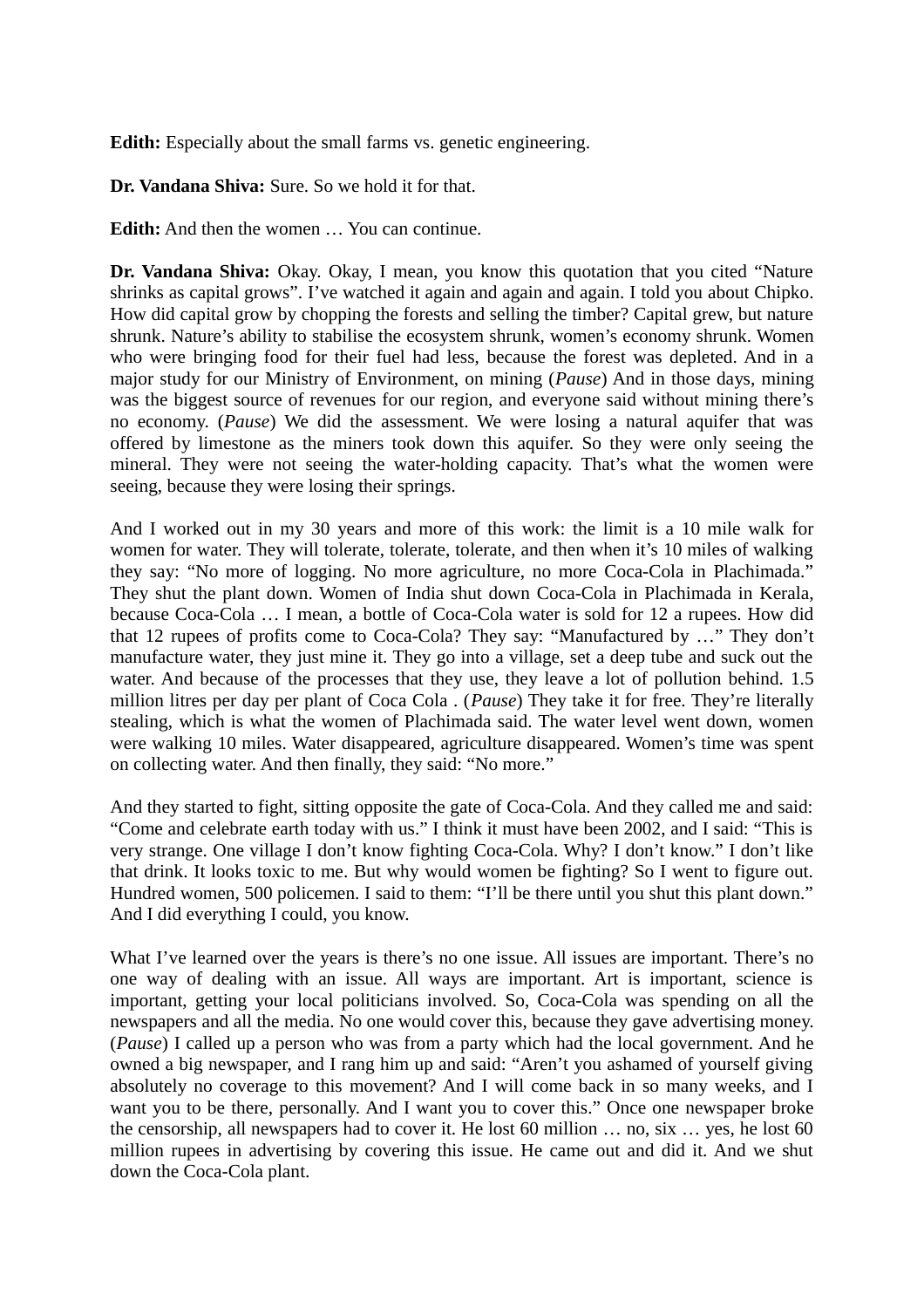So, no matter where you look, all growth which is a measurement of the growth of capital is the conversion of nature into cash and the conversion of women's work and the work for sustenance into commodities. And the measure of growth which is GDP comes from the war, just like the chemicals that are used in agriculture come from the war.

The measure of growth as the ultimate measure of capitalist patriarchy comes from the war. During the war, they had to mobilise resources to buy more tanks, more fighter jets and bigger armies. So they defined and said: "If you produce what you consume, you are not producing." That's how national accounts were created. So, women working in their home or peasants working in their field were not producing. It's only if you grew something that could be sold and then you bought what you needed that commodification then mobilised the resources out of which you could buy more weapons. This became the basis of GDP. This is where Bhutan turned around and said: "We are not going to measure gross national product and gross domestic product. We are going to focus on the health and wellbeing of our people. We will create a new indicator called gross national happiness."

And then the Prime Minister wrote to me and said: "I can't see us growing happiness in any other way but growing organic. So, can you help us?" So we helped them. Our team goes there, they come to us and it's a process that's very sustainable doing it. And Bhutan is quite an example to study in terms of breaking out. And if there's one country in Europe that has similar situations, it's you. You're mountainous. Mountains are a wonderful block to keep the rubbish out. (*Pause, laughter*) It's more tedious to climb a mountain then to go on a highway. Mountains are our protectors. And I know one of the strongest movements for seed savings, for organic farming, for local food is in Austria. And it's because you already have that. So, I think that the women's groups that are here today should all join up to say: "We are going to create new indicators for economy that ensures the wellbeing of nature, the last woman and the last child." (*Applause*)

**Edith:** Thank you. Thank you for the very inspiring talk and also for the ideas. I'm sure it's going to be taken up. When we have new indicators, then we will announce it. What I also looked up which I would like to ask you is also about the relationship between the climate change, the destruction and the specific effects on women and industrial agriculture. And then I also wanted to ask you about this new global alliance for "climate smart agriculture". This is something new that was announced in the media by the American government. Your opinion on that:

**Dr. Vandana Shiva:** Okay. So in … you know, about ten years ago, climate extremes started to become more frequent. And you know, through *Navdanya*, the movement I started, the seed saving, we had saved every seed we could find. We weren't saying: "Oh, this is useful." We weren't saying: "This is high yielding." We were just saying: "If our ancestors used the seed, it can't be useless." So, among the seeds we had saved were salt tolerant seeds that farmers had evolved in the coastal areas. And when in 1999 a terrible cyclone hit twice the velocity of normal cyclones, it went much further inland and caused more damage, we were able to distribute these seeds. Because with the cyclone, salt from the sea comes on the land, so you need salt tolerance. Otherwise you can't grow crop. And then after … this was in 1999. In 2004, we had the tsunami. And I went to help; and the government of the areas said: "We can't do agriculture for five years." They called it a crop holiday. I said: "You call it a crop holiday. The farmers will starve. And we'll bring you salt tolerant seeds." "Oh it can't be, they don't exist." I said: "They jolly well do. They used to be here, you wiped them out. We'll bring from Orissa. Orissa farmers gifted two truckloads of salt tolerant seeds. Immediately, agriculture bounced back.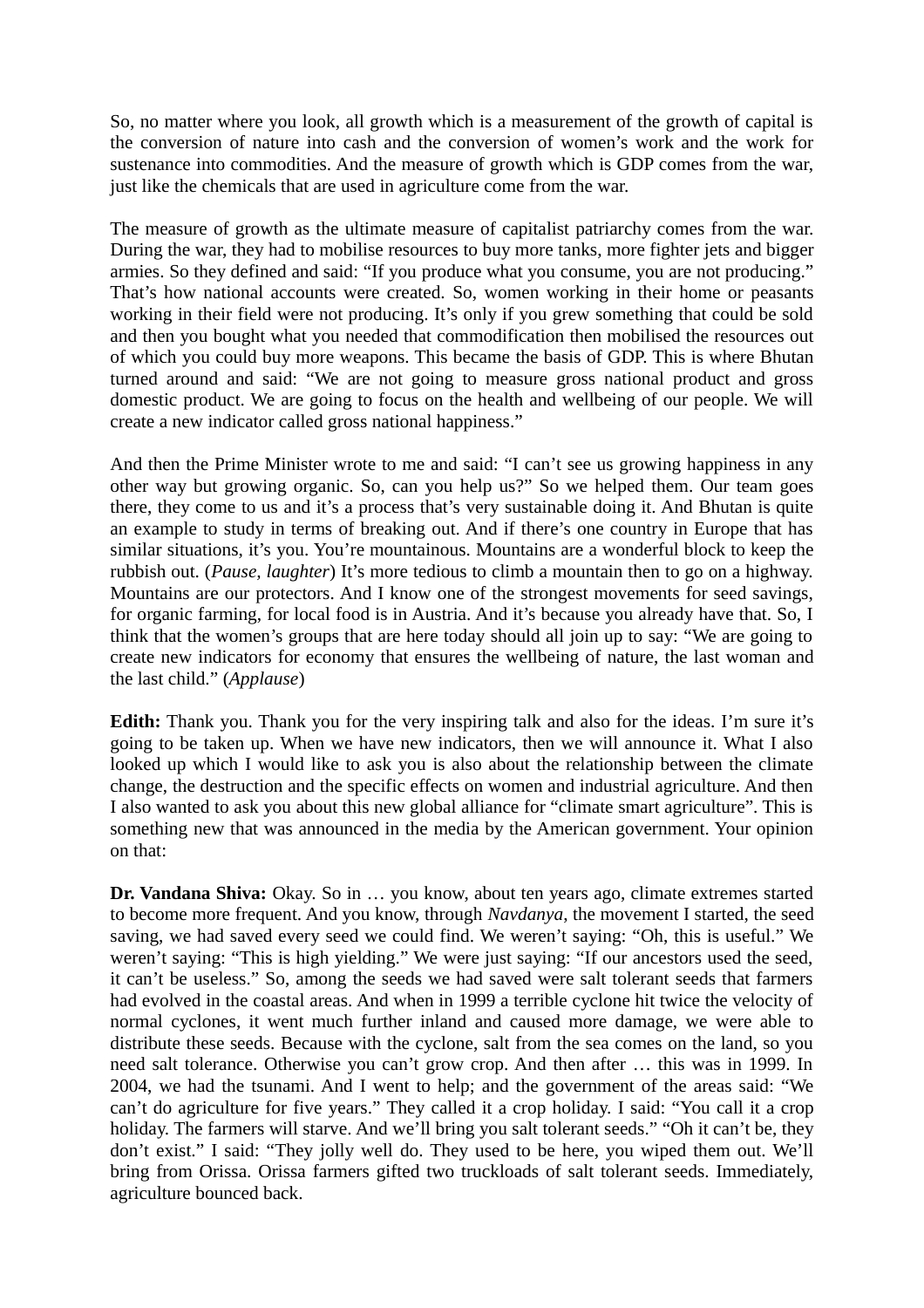So, the idea that corporations are bringing us climate smart solutions is very, very misleading. Now because of our work on seeds and biodiversity as well as our organic work where we were actually doing assessments: How much more matter is in the organic soil when you do organic farming? How much more water is in the soil when you return organic matter to the soil? So we've been doing these very, very scientific studies, too. And I just said: "Agriculture is so hugely impacted by climate change, but the discussion isn't even there. And let me do an assessment of how much does the contribution of industrial globalised agriculture make to damaging the climate." When I say industrialised I mean inputs that come from fossil fuels, fertilisers that come from natural gas. The same factories that originally made explosives. Even pesticides begin with fossil fuels. (*Pause*) All of the chemicals in agriculture have their origins in fossil fuels. (*Pause*) How much does this take? What happens when the soil loses its organic matter? How much is that contributing? So, that's when I started writing "Soil, not oil", my book. But I also was sharing the commission on the future of food for the region of Tuscany, and we did a manifesto for Copenhagen. And we put the sums together. It's not that it wasn't there; it was just hidden in the IPCC reports, which is the intergovernmental panel on climate change. So, you had deforestation figures, but mostly deforestation today is happening to expand soil in the Amazonas, palm oil in Indonesia. In fact, Obama is going to Indonesia to basically tell Indonesia to stop chopping down the rainforest for palm oil, but the problem is all international companies that create this false demand for palm oil. So, deforestation is destroying every year 30 million hectares for agriculture commodities. The concentrated animal farm operations which are these factory farms, and the only reason they exist is there are such huge subsidies in it. (*Pause*) That's why people put all their animals in factory farms. And then there are the European standards. When you had the annexation of the East European countries, you know, people there had cows like us. You know, two cows per family, one goat per family. And they said: "No, no, no. This is not safe. Milking with your hands is not safe. You ought to have 500 cows and torture them with animal feed, sova bean." So, the factory farms are responsible 11% to 15%. Transportation, shipping food thousands of miles: 5% to 6%. And when you ship food thousands of miles and you also increase processing and packaging. About 70% of the waste and garbage is food packaging. (*Pause*) That accounts for 8% to 10% of the greenhouse gases. When you ship fresh vegetables miles and miles, you have to have a lot of refrigeration. That's 4%. And half of the industrial food is thrown away. Either at the farm level or at the best-before date in the big supermarkets. That's another 4%. You add it all up, it's between 40% to 50% of all greenhouse gases, the three primary ones being carbon dioxide directly from fossil fuels, nitrogen oxide which is coming from the use of synthetic nitrogen fertilisers and is 300 times more damaging to the environment, and methane which comes both from factory farms as well as from food waste. We are talking about the biggest contribution to climate change coming from an industrial model of agriculture. We also know what's the solution. We know if we have more biodiversity you protect the soil more, you protect water more, you have more resilience. We know that if we increase organic matter in soil by 2 tons per hectare which is very easy. Our own farm has, you know, in 15 years got 2.2 tons per hectare. With 2 tons per hectare on all farmland in the world … if the world went organic, we could pull out that excess carbon dioxide that's sitting in the atmosphere, 400 pounds per million and damaging the climate. So not only do we get rid of emissions, we get rid of the stocks, the past emissions. Ten gigatons. In 5 to 10 years, we could get rid of all the excess build-up of pollution in the atmosphere. We also know that when soil has more organic matter, it holds water better. If you have a drought, you won't have a crop failure. You have a flood, the soil will absorb it better and your crops won't die. (*Pause*) 4.5% increase in organic matter; 80,000 litres of water holding capacity in soil. These are the true answers.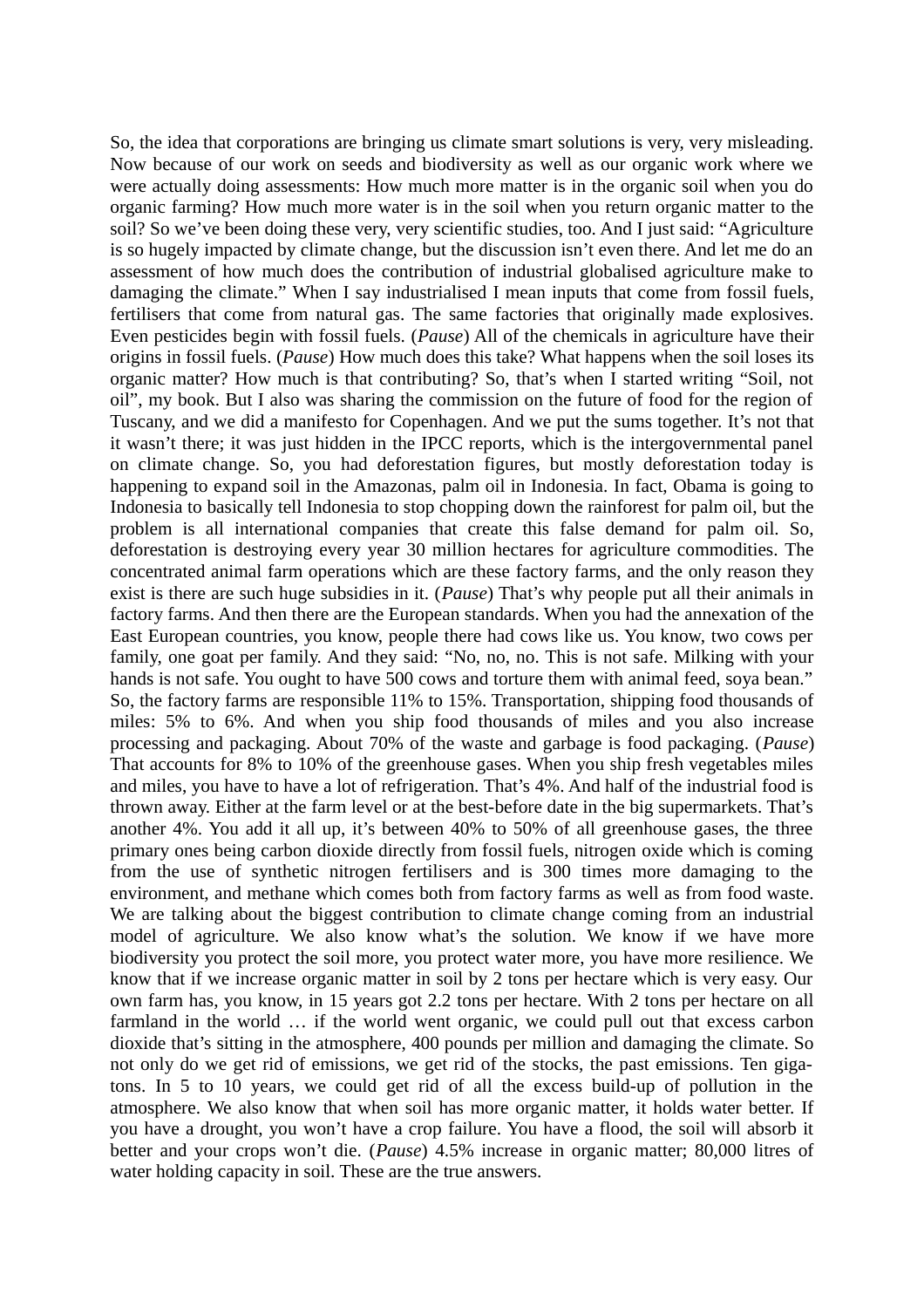And in fact, in Paris when the COP 21 will happen, this is the focus of my work. I'm planting gardens when I go to Paris. So, say … a garden might look small, but millions of people planting gardens is a big change. After the meeting Eva had organised, I was shaken. These corporations wanting to control life on earth! I said: "How do you deal with them? What do we do?" And on the way back I'm thinking of our freedom movement, I'm thinking of Gandhi who took on the British Empire. And how did he take on the British Empire? He pulled out a spinning wheel. He said: "If they control us through the textile industry, we've got to make our own cloth." And when he was laughed at and said: "How do you think a small spinning wheel will get you freedom?" He said: "It's the only thing that has the power to take down the Empire." Because this little spinning wheel can be in the hands of the poorest woman in the poorest hut." (*Pause*) So, the last person can be engaged in freedom. And so my mind was working.

So, what's the spinning wheel of today? Now that Eva has thrown my mind in this terrible twirl, what is the spinning wheel of today? And by the time I got off my flight at home, I said: the seed. The seed is today's spinning wheel. The rest of my life I'm going to save seeds. So, at one level, one day I will write – if I ever do a biography, Eva – that at one level, it's your work for that meeting on laws of life that made me realise how important the seed is. It's small, but in the hands of every farmer. It's powerful. (*Pause*) A garden, everywhere, on your terrace, in your backyard, in the school, in the church. And maybe this is a second idea you can take back, since we are sitting in a Catholic space. And now they have a Pope that has written *Laudato Si*, the new encyclical. Now is the time to put the care for the Earth as the central issue. And care for the Earth begins with a garden.

What is "climate smart agriculture"? Basically, the language of "climate smart" began with Monsanto, began in a Bangkok meeting. And you know, they've lied for hundred years. They can't get out of the habit of lying. So they started to say: "Use of Roundup will keep organic matter in the soil." And they have this false thesis that somehow carbon in the soil is escaping all the time, and now there's carbon dating. Carbon in the soil has been around for thousands of years. It doesn't escape just like that. So, if you spray Roundup instead of tillage, we are going to have the solution. So they started to offer use of Roundup – glyphosate – which is now proven to be a carcinogen, as a climate smart solution. It was pushed back. So then they did of course what the smart are doing: they got other companies together. Now the fertiliser industry which is such a big cause of climate change is leading "climate smart agriculture". The fertiliser industry which should not exist, because soil has all the capacity, if you give it organic matter, to make fertility through the billions and billions of organisms that are constantly turning organic matter into nutrition, creating more nature… earthworms eat a leave and create more nitrogen in their mould, create more phosphate, create more calcium. These are amplifiers. They are the true fertiliser factories that actually build soil fertility. The three aspects of climate smart agriculture, and it's not a surprise that the USA and others are pushing it.

The first is, as I said, more use of chemicals, more use of fertiliser, more use of Roundup. Second: owning more of the climate resilient - seeds that farmers have evolved - through patents. We have a report of *Navdanya* called the *Biopiracy of climate resilient seeds*. 1,500 patents in the hands of the Monsantos and the Syngentas. Do they make climate resilient seeds? No, because it's a complex trait. (*Pause*) They steal the varieties. Just yesterday, Mr. Gates who's a very big piece of this … Bill Gates works very closely with Monsanto. Bill Gates has said: "All the money, all the money for climate fund should go for improved seeds." And for them, improved seeds means in their hands. When it moves in corporate hands, it becomes improved magically. It's basically a pirated seed. And I've challenged the Gates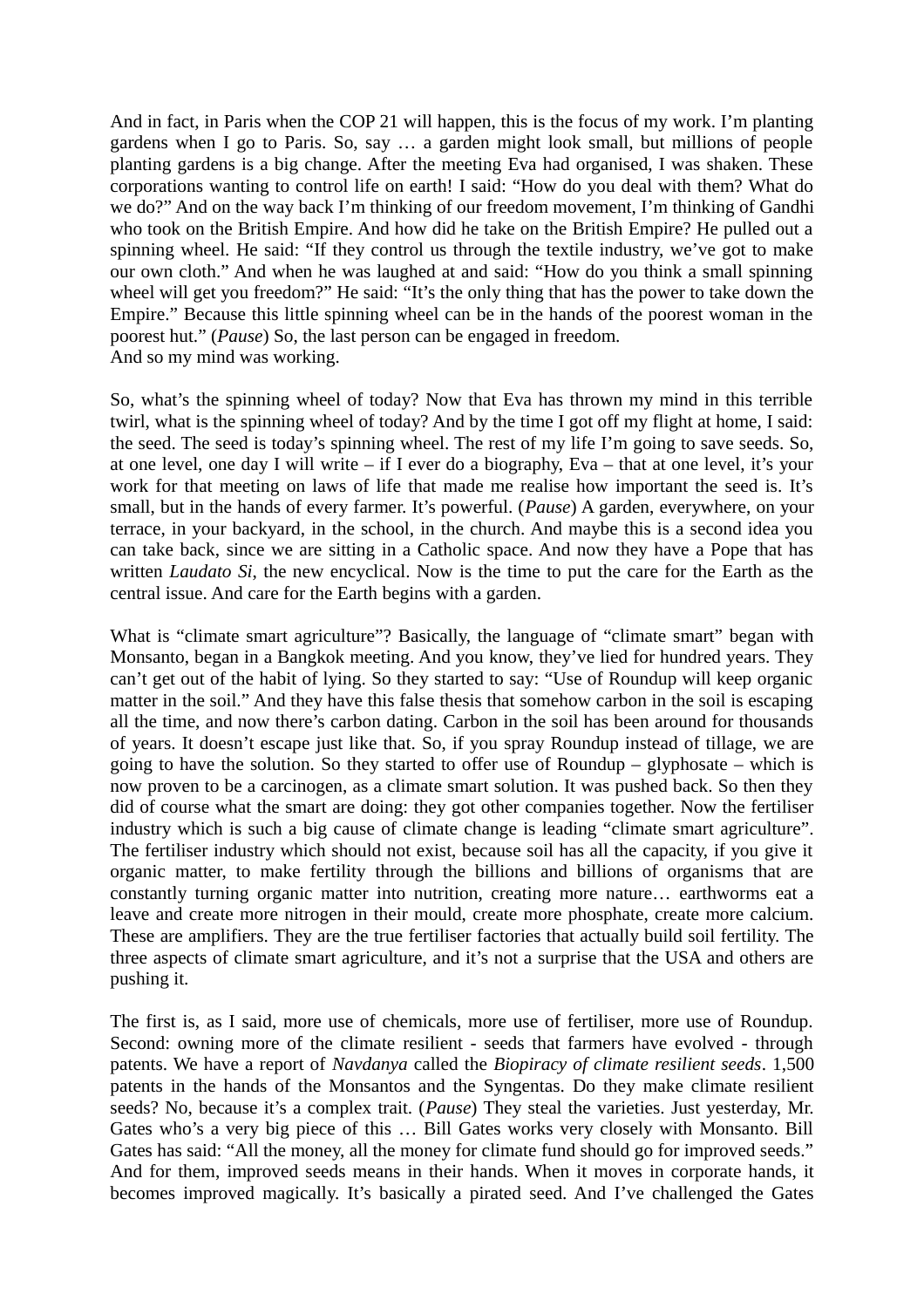Foundation in debates: Where did they … "Oh, we've got drought tolerant and oh, we've got soil tolerant …" I said: "Can you tell me where the original seed came from? Why don't you declare your original sources of plants? Which seedbank? Which gene bank? Which country?" Columbus did this, pretended he discovered America. Stop keep pretending you're inventing the seed. All you do is steal it.

But the third aspect of climate smart in my review is the part we really need to keep a lookout for. Last year, Monsanto bought up the world's biggest climate data company. And then they bought up the world's biggest soil data company. And what they're really seeking to do is  $$ and they've said it, you know, because I know this idea of ONE AGRICULTURE was launched in India from ICRISA. I've read all the documents. The idea is this: there will be one agriculture all over the world. (*Pause*) They will control every aspect of it. Earlier they controlled chemicals, then they control chemicals with the seeds through genetic engineering. Now they want to control the seed, the soil, the chemicals, the water – and data and information. And in their minds, they figured it all out, you know. There'll be satellites in the sky, the data will be sold to farmers. The farmer wants to know: "What's the state of my soil?" He'll buy the data of his or her soil rather than know what the soil is. If the farmer wants to know will it be a drought, Monsanto will tell them it's a drought. "You'll buy our salt tolerant seeds." And this total control net system that they want to evolve as climate smart it's actually climate dumb. It's dumb because diversity is the only way you can deal with climate change. Decentralisation is the only way you can deal with climate change. So, more monocultures, more monopoly, more concentration, more centralisation is a disaster, because there's no way - the huge variations in climate - they can keep up with it. The only thing that can keep up with it is nature's intelligence in evolution and adaptation, community intelligence, women's intelligence at work. And we've done a lot of study on women's knowledge on adaptation to climate change, and it's amazing. They will tell you exactly which seed will do good in an area with low rainfall. They will tell you which species survive an early winter or when the rainfall is too heavy. And that knowledge really is the alternative to the absence of knowledge, because data is not knowledge. I have called it information obesity. (*Laughter*)

**Edith:** You practically covered all of my questions. (*Laughs*) A lot of them. I had some notes also on TTIP which is now very topical here. And what civil society or what actions can we take? You've given us a good example … a few positive examples of success which is always encouraging. And there's going to be this conference coming up now in Paris. You also spoke about that. But maybe you could tell us a bit more about civil society activities.

# **Dr. Vandana Shiva:** Yeah.

### **Edith:** Activism.

**Dr. Vandana Shiva:** So, as I mentioned, my work on seeds really gets connected back to the corporations using the GATT and the Free Trade Agreement to put in laws on ownership of seed Article 27(3)(b) of the TRIPS Agreement, in particular. And we worked to make sure our national systems had protections, had exclusions.

TTIP and TPP. TPP is the Trans-Pacific Partnership, TTIP is the Transatlantic Trade and Investment Partnership. They're not partnerships. They shouldn't be called partnerships. Partnerships would mean Europeans sit with American citizens and you say: "Yeah, this is our priority. Let's do trade in this way. (*Pause*) These are important issues, and let's make sure we don't destroy our democracy, our constitutions." These partnerships are really corporate impositions. Otherwise why would they have to be so secret? They've been agreed to. TPP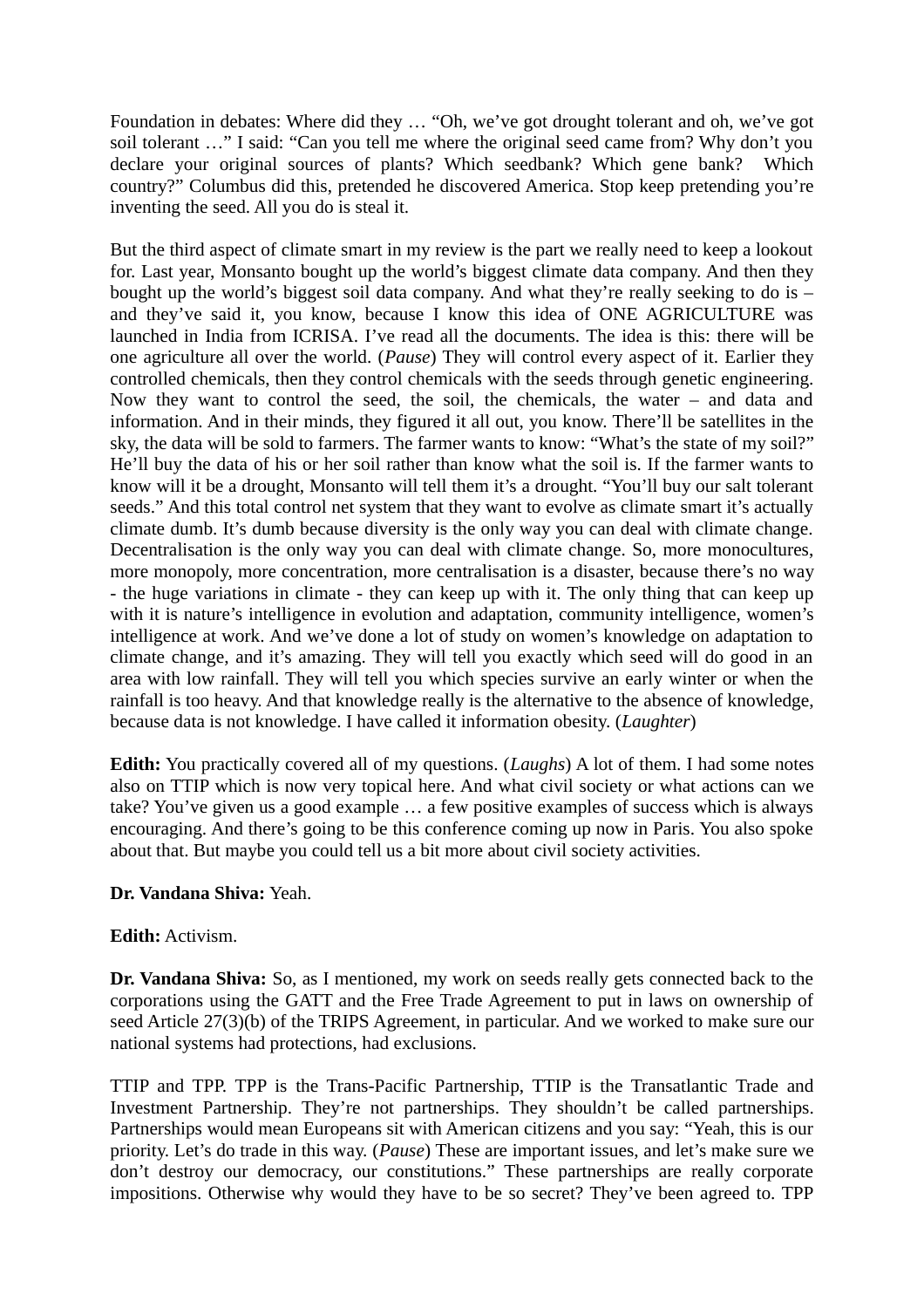has been agreed to and yet they say: "We can't let the people know." (*Pause*) If they've to hide, there's something to hide. We have seen leaks of the intellectual property part of TTP, we also have seen what are some of the food and agriculture related parts of TTIP. And the three aspects which they haven't managed to get through in the last 20 years through WTO. (*Pause*) They wanted to, but we woke up early enough to block it.

The first is total ownership on seeds, on medicines, on information, on knowledge. No exceptions, no exclusions. The second is because Europe has gone a different way on GMO safety, biosafety, food safety, then the United States which is much more under the control of corporations. You know, it was the Greens who organised the first European meeting on deliberate release of GMOs out of which came the biosafety laws. We're talking 1998. We're talking about a lot of work that went into it.

In 2003, Monsanto used President Bush to sue Europe in WTO to get rid of the bans, to get rid of the moratoriums. And I immediately launched a campaign with movements across the world. It was called the citizens campaign on GMOs in WTO. And the basic thing was we collected about 30 million signatures and sent it to WTO. Actually gave it. José Bové, me, Susan George gave it in Hong Kong and said: "We are watching you. (*Pause*) We are watching you. You don't make these decisions in secret, and you make it look like it's US against Europe. No, it's Monsanto vs. the citizens of the world. (*Pause*) Because if you rule against the bans and against the decision of citizens to be free of GMOs, you are ruling not just against European citizens, but you are ruling against other citizens who don't want GMOs."

The WTO did not dare make a strong ruling of any kind. As you know, there was an attempt to dilute European laws recently, and yet the majority of European countries have exercised their option to have a ban, including Austria. The TTIP on harmonisation of safety would basically mean get rid of the European options. U.S. as no law. U.S. has no biosafety law. (*Pause*) They work on the assumption of substantial equivalence, pretend that GMO is like non-GMO, so you don't have to regulate. And if there's nothing different, then what do you have to look for? So don't look, don't see, don't find and say: "It's proven safe." But ignorance is not proof of safety. Ignorance is ignorance of harm. And this is very big as you know. Séralini, Smith, and scientist after scientist have been hounded.

The third very important issue which I think will be the most important aspect for civil society activism and for democracy everywhere is these investor state dispute settlement systems where corporations "as investors" claim their right to sue governments if governments listen to their people and say: "We'll keep agriculture GMO free." Monsanto will then have the right to say: "Sorry, Austria, Germany, France. We'd had made so much money selling GMOs and collecting royalties, and you've stolen it from us. (*Pause*) So now you compensate us." It's a very strange logic. It's like me saying: "I own all your kidneys." There's huge money in kidney transplants. And when you say, "No, I have integrity to my body", I say, "No, you're interfering in my trade rights. (*Pause*) I'll sue you. You made me lose a million each. Now compensate me." (*Pause*)

That's the level of insanity, and behind is the idea of corporate personhood, that a corporation is a person with rights. And the movement we have to create, and this is the big movement we have to create, is corporations are pieces of paper where we create legal entities to work in the commercial sphere, but within larger boundaries, ecological limits, social limits, limits of democracies, limits set by our constitutions. And if a corporation treads beyond those boundaries, we have the right to withdraw the permission for their existence. (*Pause*)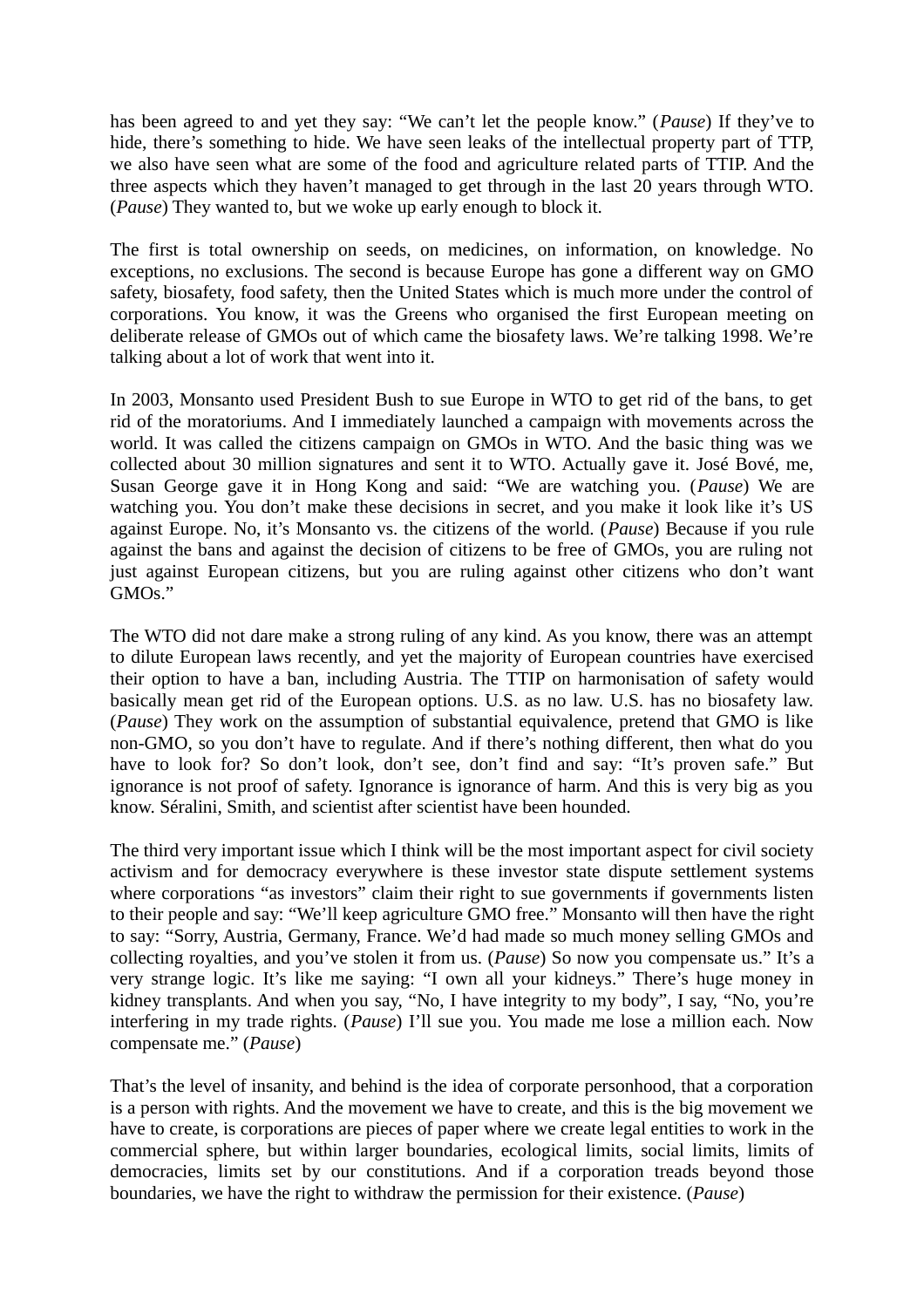This idea of corporate personhood is being established very fast in the United States, and from there it's permeating through these free trade agreements. It's a very simple issue. It's getting rid of an anthological illusion. Sorry, Monsanto, you can't exist, because I can't pinch you, I can't hug you, you don't get born, you don't die like other people do. You have none of the qualities of a person. People say: "You hate Monsanto." I say: "I can't hate Monsanto, it doesn't exist." (*Laughter*) I love everyone, but I can't even love Monsanto, because it doesn't exist - as a person. It exists as a legal permission. And we've got to become very foundational in these issues and very creative.

And one of the things that has really worked for us in India to deal with this is reclaiming Gandhi's *Satyagraha*. *Satyagraha* is the force of truth. Gandhi used it against Apartheid in South Africa when they tried to put compulsory badges on race. He used it against the illegal cultivation, he used it against the salt law that the British were imposing on us. Can you imagine in hot countries like India if salt is a monopoly? (*Pause*) How much money they'd have made. Gandhi walked to the beach, picked it up and said: "Sorry, nature gives it for free. We'll continue to make our salt. And we won't obey your laws."

And we will have to find creative ways to bring down this myth that the corporations are a person. Now, the India-EU agreement is actually stalled right now. And it's told over the fact that Europe is imposing, through the pressure of the multinational pharmaceutical industry, all kinds of unreasonable criteria on the generic drugs industry of India. We have a big worry, because a big part of the European-India free trade treaty is free trade in dairy. Now, the big dairy industry of Europe has destroyed the dairy farmers here. (*Pause*) They can destroy the Indian farmers. India is the biggest dairy economy of the world. (*Pause*) I don't think you realise that. (*Pause*) And who produces? One woman with two cows. That's the base. And the world's biggest corporative is our dairy corporative where women take care of the cow, make the milk, collect it, put into chilling plants and into a national grid, distributed all over. So, the marketing system is totally national, but the production unit is very small, tiny, decentralised. And that combination has made India very, very strong in the dairy sector. It's a women's sector.

And some time in the future, the groups might want to screen a lovely film called *Manthan*. *Manthan* means to churn. You know, when you separate, when you take yoghurt and churn to make buttermilk and butter, that action is called *manthan*. And there's a brilliant film made on this corporative, but as a feature film and a beautiful actress who is no more, Smita Patil. And it's very, very inspiring. So, the dairy issue is very big, but the generic medicine is very big between Europe and India. And as I said, you know, they're overstepping their boundary so fast that at this point even the India government, which is running along with this free trade agreement, has had to say: "You can't do this. We won't negotiate until you stop this undemocratic imposition of crazy norms." It has nothing to do with safety, but they pretend it's about safety. It's like a bit about … You know, a small tomato and a big tomato. A small tomato is declared unsafe. How do they measure safety? By looking at the tomato. All the pesticide residues. They look at it through a silly tray which has holes of a certain size. And if the tomato goes through, it's declared unsafe. That is what phytosanitary measures. Food safety rests on measurement of uniformity rather than the bringing of diversity which is where resilience comes, but also where freedom comes from diversity.

**Edith:** There are quite a few suggestions on how to continue and continue initiatives that already exist. At this point, maybe we could go into the discussion. And I would like to ask the audience if there are any questions, statements that someone would like to make. As I had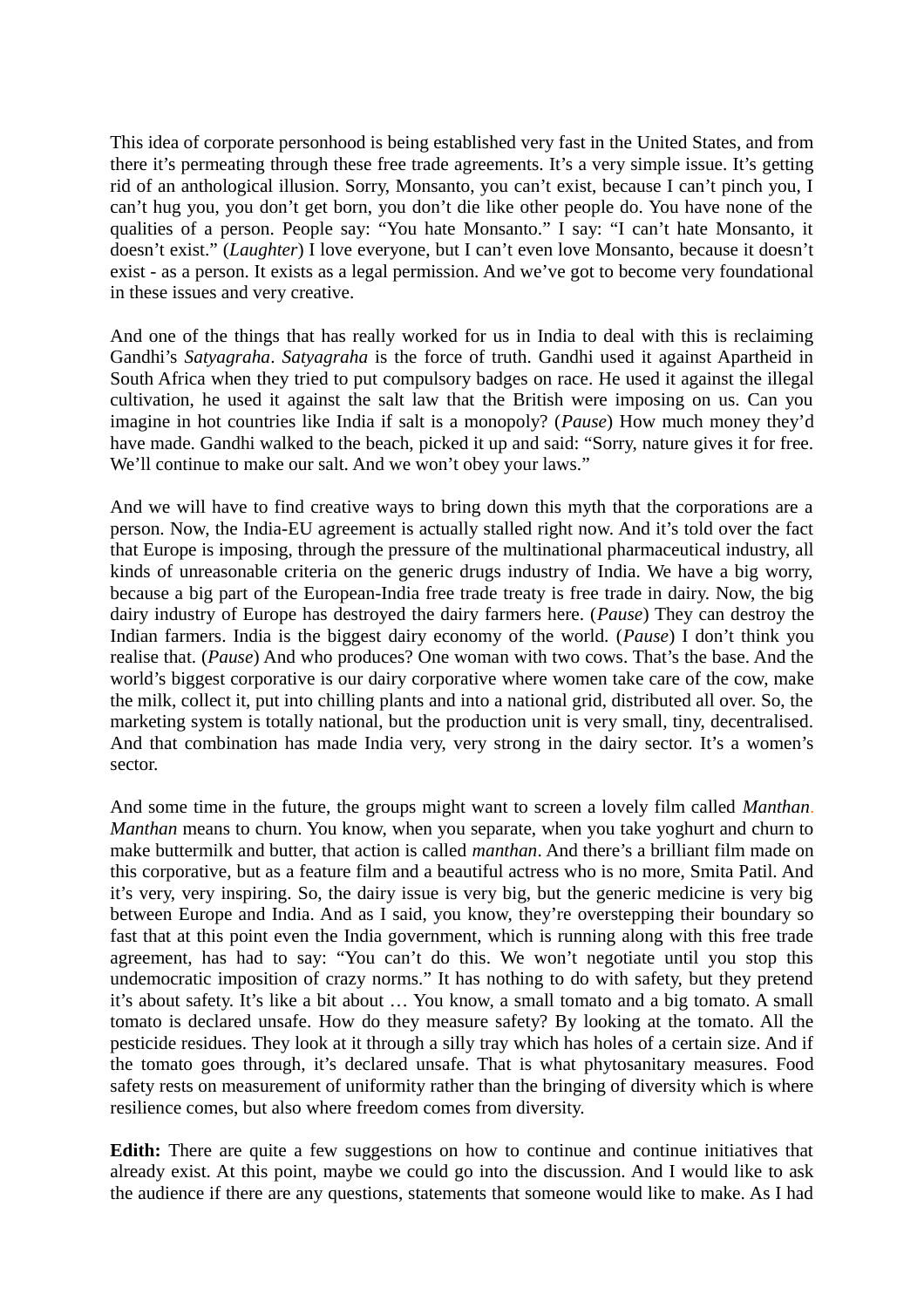mentioned at the beginning, if you feel uncomfortable with English, you can ask your question in German. But the answer will be then in English.

**Question, male voice:** Thanks so much for talk. That was amazing. My question has got to do with soil and bacteria. We all know how important the relationship of the bacteria in the soil and the bacteria in the gut is. There's still so much soil … in Austria. There's about 20 hectares each day to ... . It seems like there's such a big misconception ... regarding ecosystem resiliency. So, my question really is: How do you teach people to create …?

**Dr. Vandana Shiva:** Well, you know, this year is the year of soil. Yeah? 2015 is the year of soil. And it has actually created a lot more consciousness than there was before 2015 started. There are three contributions we have made. One, I suggest all of you look at the website seedfreedom.info where we have the manifesto *Terra viva*. *Terra viva* connects the crisis of soil, the crisis in countries like Syria and Nigeria of desertification, climate change and the connection to conflicts as well as what are the parts out of these multiple crises? What are the frameworks of a new economy or democracy we must create to avert absolute disaster? And basically, it was very, you know, an important group of people. And it turns out that the current system which as I said in "Soil, not oil", you know: "Every time capital grows, nature shrinks" … It's basically an extractive economy. Not just extractive for oil, extractive for minerals, but extractive of soil fertility, extractive of people's wealth, extractive of the common good. And extraction concentrate on the top which is why you get the one-percentphenomena happening. And what we need are circular economies, where more circulated between society and the soil, more circulates within society which is why people get taken care of in certain societies. And in other societies, you have deep polarisation. Another contribution has been the film called *The living soil*, which is available on Youtube if you … I don't know how you get to it, but I'm sure there's a way you can find it.

And then actually I called people from the food-agriculture-soil movement from around the world, and I undertook a soil pilgrimage from  $2<sup>nd</sup>$  October, Gandhi's birth anniversary, to  $5<sup>th</sup>$  of October. And the pilgrimage was to where Gandhi had nourished the freedom movement from, and then where Howard was the British scientist who was sent to India to introduce chemicals in 1905. He came and sold soils for fertile and learned from the peasants how to maintain good soil. He's called the father of modern organic farming. He wrote a book called *The Agricultural Testament* in which as he says, "This is written under my professors, the Indian peasant and the pests." So that soil pilgrimage, there's a pledge, and I think you can find that too. How do we shift the paradigm about soil? First, I think just by having more people care for the soil and celebrate the soil, and creating other economies, the evolving alternatives.

You know, in India, we have a new government which passed three ordinances to grab all the land of the farmers. It really believes in replacing villages with "smart cities". The word "smart" has become like a disease. (*Laughter*) So I went into the roots and said: "Okay, what does smart really mean?" And smart means the thieves, you know. (*Pause*) In German, I think it meant, smarting meant through the pain, you know. My elbow smarted when I knocked it. So, either it's painful or dishonest. And it's terrible to design society around pain and dishonesty. Then you can design it around wholesomeness and wellbeing. So, what we've done is to block that law, and it's been blocked down. We said: "You're treating soil as dead, you're treating the peasant as disposable. But this is what farmers give you." And our calculations are 1.2 trillion dollars annually in environmental benefits. If we add health benefits, it'll be another trillion. You add all the countries, we are talking about 15, 20 trillion dollars of contributions farmers make through the living soil. Now we're organising cities and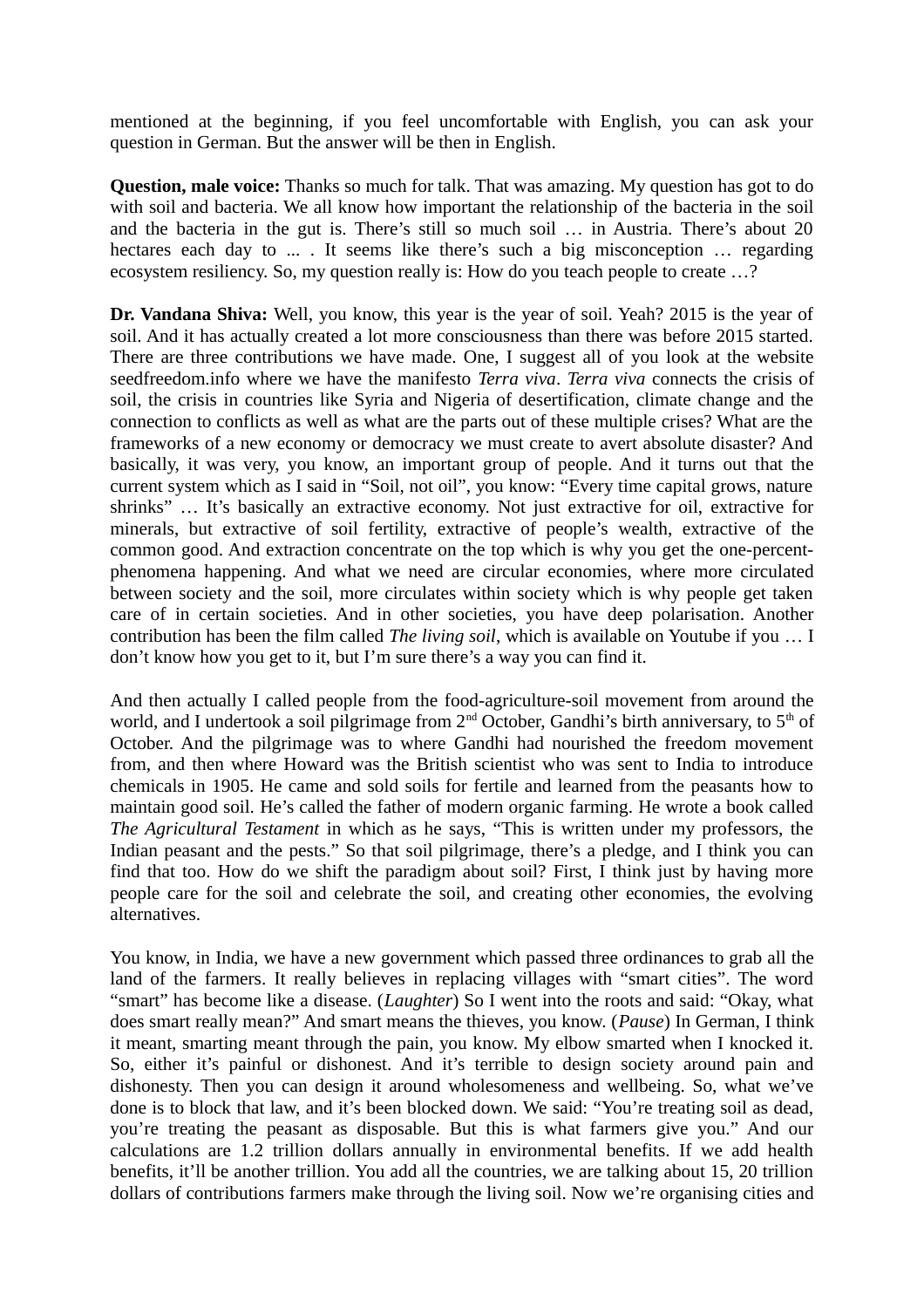farmers. Just tell the citizens: "You will only get good food when you are linked to a farmer." And the farmer has fertile soil they can work with. So, those are the shifts we will need to make. We've to do the science, but we've all to do the activism. There's nothing like creative activism and waking society up. And society is sleeping just now.

**Edith:** Okay. Yes, we agree. Thank you. Any other questions, comments?

**Question, female voice:** Yes, I have two questions. The first is what are your hopes or confidence is it going to be enough, or is it going in the wrong direction? Just not enough? And the second one is I've read somewhere about rice fields that use less water so that less methane is produced. Is it something in that direction going on?

**Dr. Vandana Shiva:** Okay. So, on the first issue … You see, when the Copenhagen summit started, everything looked good. And then President Obama flew in after his Nobel Prize and sat with China, India and all the polluters and said: "Let's subvert this agreement. Let's do voluntary commitments, not legally binding." So, what will be the tricks played at COP 21, you can't predict. All you can predict is this nonsense of climate smart. It will be floating around quite a bit. But as I've been saying over the last few months: Even if the governments fail in Paris, we can't fail the planet, because it's about the human species surviving into the future or making this planet totally uninhabitable for our species. So, we can't fail. And as I gave you all those figures on living soil rich in carbon, organic farming, reducing food miles, the answers are there. We've got used to thinking, "Here's a big problem and it needs a big entity to make a big solution." That's where we've to flip to the Gandhi spinning wheel. Here's a very big problem. That's why we have to engage millions and millions of people to shape an alternative that addresses this problem, solves it  $-$  and makes the system that has a vested interest in continuing, the system that causes the problem, that makes it irrelevant. Our dealing with giant corporations, especially in the food sector today, can only be through making them irrelevant by our actions, our choices, our commitments.

In terms of rice, we saved rice. We've saved 4,000 varieties of rice. If you were to come to *Navdanya* … We offer a course every September, October on the A to Z of Agroecology, it's an international course. We also have internships throughout the year at the Earth University, the [Bija Vidyapeeth.](http://www.navdanya.org/earth-university) Any of you, very, very welcome to come. You just have to go to the navdanya.org website and look for Earth University. If you come to our farm and we're growing … I think there are 750 varieties of rice right now. About 80% don't need irrigation. This idea that rice needs irrigation is born of the chemical agriculture in the Green Revolution. So, a lot of rices is what we call rain-fed. They depend on the rain. And so rainfed rices need absolutely no water. There's no flooding there. But more importantly, even when there is more water in heavy rainfall areas, you don't have to have methane emissions. If you have rice and ducks and the ducks are paddling, no methane builds up. It's when you have poisons, then the ducks die and then you have methane. So, all of the problems of rice paddies are a result of chemical agriculture, not of rice. Just as much as the problems of climate change are not a problem of the sun, because President Bush had a proposal to put reflectors in the sky to send the sunlight back. (*Laughter*) Sun is a blessing, it's not a problem. And all of these other geoengineering issues of "put polluters in the sky, make artificial volcanos, pollute the atmosphere, we'll have global cooling …" No, we can have global cooling with good food. Grow good food to have global cooling.

*Applause*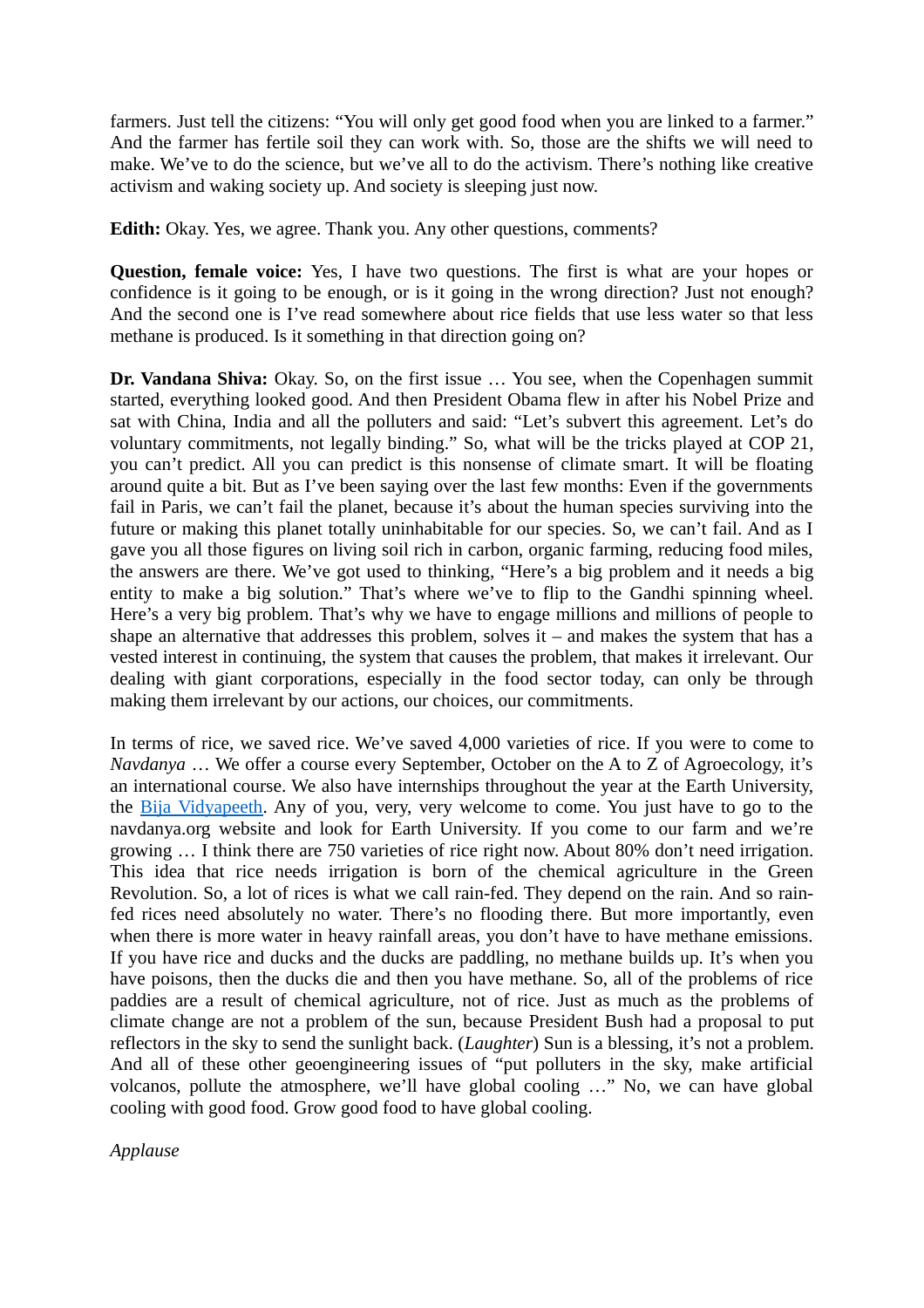**Question, female voice:** I recently learned about African farmers rediscovering the precolonial crops, because they figured out that they are much more resilient to climate change than those brought by the colonial power. So, how do you see the colonial legacy in this whole problem?

**Dr. Vandana Shiva:** Well, I think that the colonial … I wouldn't honour it with the word *legacy*. I'm sure there are other phrases that you can create for destructive processes, because legacies are desirable, they should last. This should never have happened. And I mentioned the Pope, the current Pope and his *Laudato Si*. But there was a Pope who passed a papal bull in 1493 after Columbus arrived in America. And then this bull was passed. It was called "Inter caetera", it was an encyclical about conquering and overthrowing all barbarians. And who was a barbarian? Anyone who was not white and anyone who was not Christian was by definition a barbarian.

So, all the world outside Europe was defined into barbarianism. And then you could take their land. That was the bull: "Go, take the lands on our behalf, because I work on behalf of God, and I give power to the king who then gives power to Columbus and other conquerors. Go, grab the land of anyone you can grab." So, land-grab was very, very much part of colonialism. And the genocide, I mean, if you look at the figures of the aboriginal people killed, the Native Americans wiped out, we are talking about a very, I think the largest genocide the world has seen with the land-grab of colonialism. And with it went all the crops, because what did the colonisers look for? That which could be globally traded: cotton as a commodity. "Grow it in America, grab the land from the Native Americans, plant cotton, take the Africans, capture them as slaves, make them work on it." And you know, when they say: "The textile industry was always efficient", I always add this little equation. I say: "Tell me how efficient." It was in the factories of England. It was all of this colonialism that really made that edifice work which is why Gandhi's work to bringing it down was so important. So, we have a 500-year mistake. A brutal mistake of colonialism. Then we have a 250 year brutal mistake. 200 years of fossil fuel, 250 years of mechanistic thought. Another brutal mistake which has devastated the planet, destroyed societies. We have a 20-year mistake of globalisation. We should end all three, because each builds on the other.

Without colonialism, you wouldn't have had a Bacon. Without a Bacon and Descartes you wouldn't have a Monsanto claiming invention of seed as a machine. (*Pause*) And as I've written in my book *Biopiracy*, I've called it *the second coming of Columbus*, the patenting. Because again, you know, when I find a troublesome word, I like to go to its root. Where does it start? Where did the word "patent" start? So, you know, when you had all these Hungarian-Austrian empire, lots of letters used to be exchanged. But they were closed and sealed letters, because they were all about conspiracy. So they put a stamp and no one else could open it. But what Columbus got was a letter patent. "Patent" simply meant "open letter" which you could scroll out and announce. "The Pope has empowered my king and queen to empower me to grab your land." That was the letter patent. So, I call Monsanto today taking a TTIP agreement, writing it, pushing it on the world. All future TTIPs … it's like the second coming of Columbus. "I've written a patent law. Now all your seeds are mine. I've written a patent law. I can steal what I want to from your society and patent it, and make you pay royalties to me." (*Pause*) So, colonialism is a very big part of the story, very, very big part of the story.

And I really feel for those of you who are students and studying, someone compare the *Laudato Si* and its principles and philosophy to Inter caetera. What kind of world are the two creating? I'm so grateful to Pope Francis that he has taken a turn himself morally to not continue that tradition.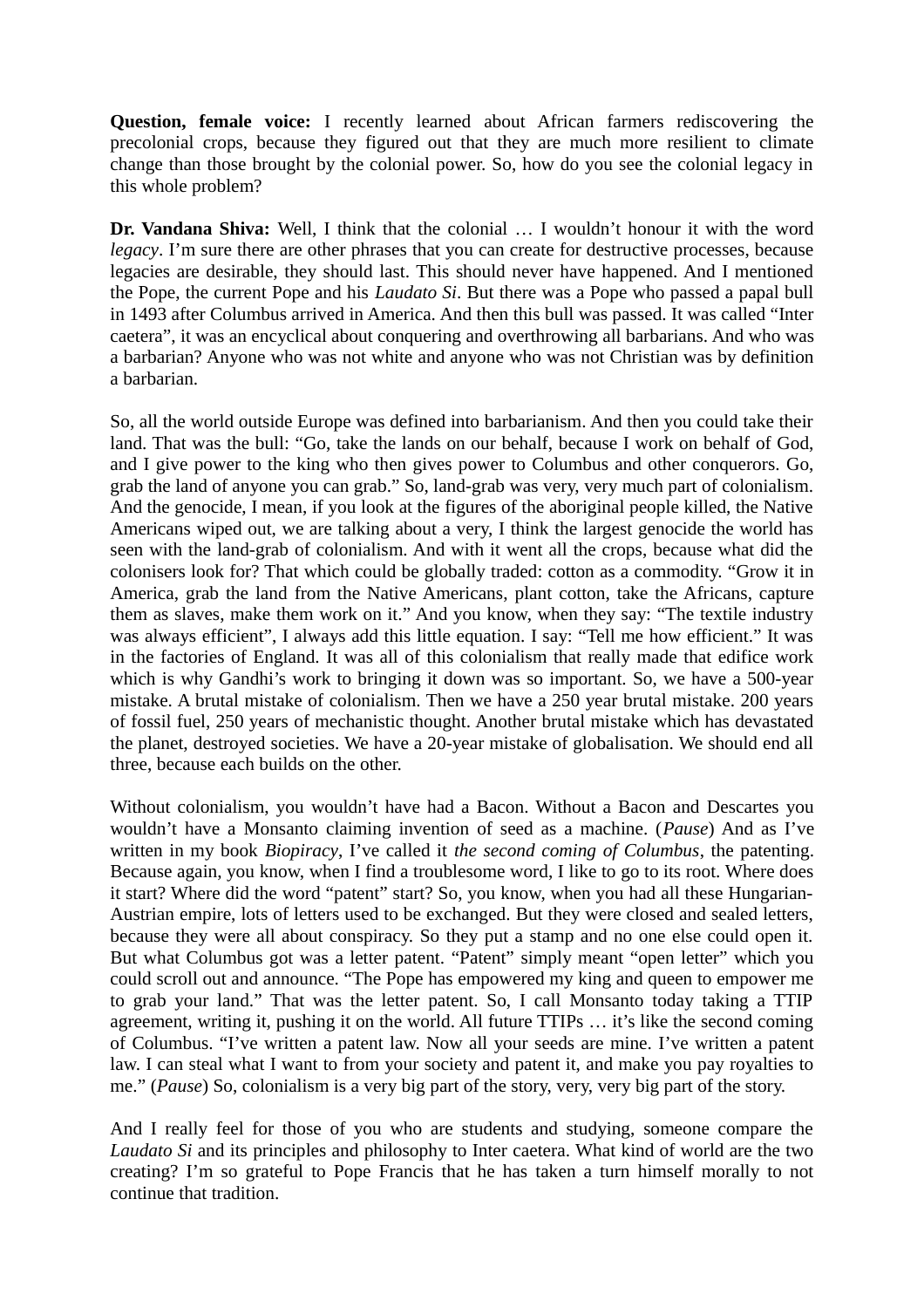# *Applause*

**Question, male voice:** You mentioned the growing role of linkages, the urban and farmer linkages. And I just want to hear your position on what you think of the rapid development of urbanisation and rural depopulation and how that is problematic maybe regarding those linkages in huge metropolises and huge cities.

**Dr. Vandana Shiva:** You know, I have a very simple thesis: What humans do, they can undo. Now, if they've created a crazy economic system, which measures productivity of agriculture in a very false way; takes highly productive systems that are ecologically sustainable, produce more nutrition … We have a report called *health per acre* where we measure the nutrition per acre, and it's much, much more on ecological farms. And then we've done the wealth per acre which is the true cost accounting. Now, at the true level small farms are necessary, small farms feed us. 70% of the food we eat today comes from small farms. But there's this other manipulated machine which says: "Small farms are inefficient, organic is inefficient. Therefore, wipe them out." We can undo that. That's my work.

I have a new book actually after all these. It was written for the Milan Expo. It should be out in English soon. It's called *Who really feeds the world*, because the Milan Expo was on feeding the world. And of course all the corporations were trumpeting around: "We feed the world, we feed the world." So, the publisher said: "Can you reply to this?" So I wrote. I wrote a reply who really feeds the world. I said: "Pesticides don't feed the world, the pollinators do. Fertilisers don't feed the world, the soil and microorganisms do. The corporations don't feed the world, women do and small farmers do." So, given that there is a need for that paradigm shift at every level of every discipline, that's one part. The second is just because some cities have become big doesn't mean a big city must go 10,000 miles away for its food.

I talk about food-sheds. You know, we all have thought about watersheds. You don't go 8,000 miles for your local water supply for your municipality. (*Pause*) What you do is protect your watershed, keep it safe, don't allow pollutants. And that's how the planning for water is done: through watersheds. We need food-sheds. A small town will have a smaller food-shed, a big town will have a bigger food-shed. But it'll still be local with respect to that urban area. So, a big town might have a 100 or 200 kilometre food-shed and a small one will have a 5-mile food-shed. It's just that your circle becomes bigger, but it's still a circle. And not this linear exploitation … long distances. Things which are trashing the earth, 75% destruction of all resources. It's trashing the farmers. This system that is designed so that farmers can't make it. And it's also exploiting the consumer, both through disease as well as food costs.

You know, I've done lots of studies to show that with globalisation … you know, normally food prices go like this: (hands are parallel to each other) This is the price farmers get, this is the price consumers pay. 6%, 10% difference. And with globalisation it starts to go like that: (she illustrates the spread with two hands). Consumers pay more and more. (*Pause*) Farmers get less and less. It's now 1%. 1% of what the consumer pays reaches the farmer. That 99% is what Walmart grows with. That 99% is what Starbucks and Nestlé grow with. That 99% is what allows Pepsi to make money out of potato chips where only 1% is reaching the farmer. I've done these studies with the potato growers. So, what we do is close this gap through the circular and circulate more.

So, you know, I have never understood this, why do people say a big urban area means you must have a 10,000 miles supply chain. No! Big urban areas means go from 10 miles to 100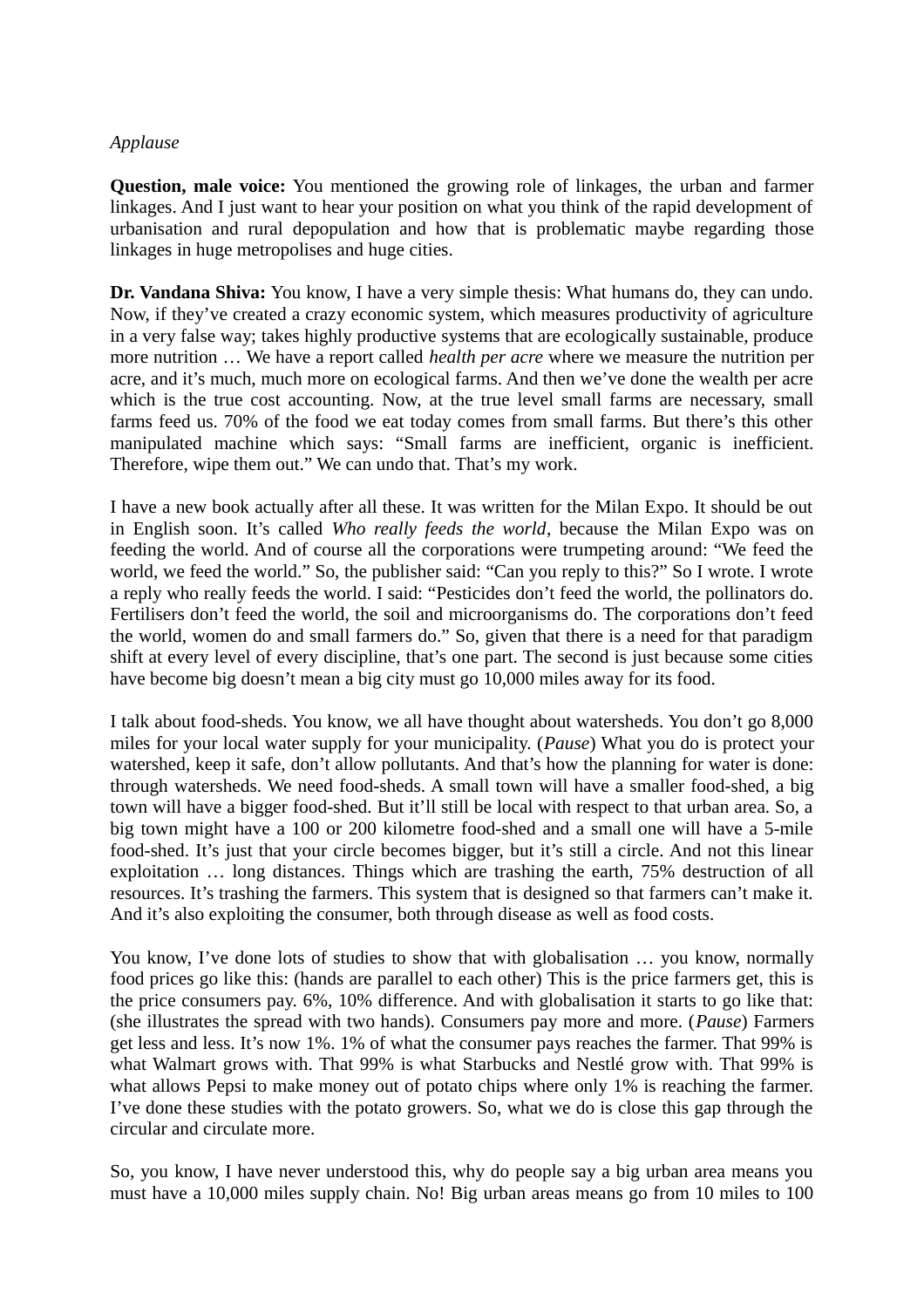or 250 also. It's alright, you know. But there will still be a local. And why do we need to build this? We've got to address climate change: this is the only way will. We've got to protect the soil: this is only way we will. We've got to have more work from the land. You used the word "depopulation of rural areas". We will HAVE to repopulate rural areas. Otherwise you'll have more and more unemployment; you'll have more and more refugees. Because if every place is consumed, it will flush out people from the rural areas. Kill the villages: it's an unliveable future. And it doesn't take too much, it doesn't take … I mean, I was in a very, very wealthy part of the US. Half the audience like this was young farmers. So I said: "How come, how come you can farm in this very rich area?" They said: "The rich area was smart enough to decide that their villages and farmlands would stay farmlands." So they passed a local council meeting and said: "No rural farmland will be converted to urban sprawl." And that created a land trust to which young people can turn for employment and meaning, you know. It's not just employment. I mean I get for training at Bija [Vidyapeeth,](http://www.navdanya.org/earth-university) I get people from the software industry who are dying within. They get a fat check from the banks and financial institutions, hedge funds. They're going crazy. "I want sanity, I want to farm."

**Edith:** Thank you. The next question.

**Question, male voice:** I have a question on the cultural knowledge. I see a kind of a problem in the Western tradition of breaking traditional knowledge in the means of what we believe in or what legitimisation of knowledge nowadays is for us is scientific approval. And scientific approval always is cutting with traditions in terms of other cultures and times when there was an old book, it only got the legitimisation then because it was at least 2,000 years old. So, do you believe nowadays we can solve kind of cognitive and everyday problems by getting a balance of science and tradition, and which kind of science do you see for a modern society again?

**Dr. Vandana Shiva:** Okay. So, I wouldn't contrast science and tradition. What I would say is there is pluralism of knowledge. And science only means to know. So science is knowledge. It's only in the mechanical, mechanistic reductionist era of the Bacons and the Descartes and the Newtons, you start to define the science of fragmentation and division as a science with a capital "S". Only that will count as science. Everyone else's knowledge will count as not science. So, women's knowledge goes, ancient knowledge goes.

I gave the  $100<sup>th</sup>$  anniversary lecture for our first Ayurveda college. Ayurveda is the Indian  $\dots$ , it means the science of life. It literally means the science of life, and it's the ancient Indian tradition of healing. And everyone today, you know, all the Europeans, all the Americans are descending in Kerala for Ayurvedic treatment, because it just works better. More than a hundred years ago, the British tried to criminalise it, so you've got to shut this down. But there wasn't a school. There wasn't … individual Vaids would heal. Vaids would teach the next generation in their homes, make their own medicines. And the British said: "No, no, no, no, no." So, this particular Vaid was smart, Dr. Warrier, he said, "We will create institutions like them, but we will maintain our content. So, we'll have medical schools, but we'll teach Ayurveda. We'll have pharmacies, but we'll make Ayurvedic medicine." So this Ayurveda acharya then became the place for defence against the British dismembering.

The same is needed today for agriculture. But it isn't just that the Baconian system made Western knowledge privileged and turned all of the rest of knowledge into "non-knowledge". Today, we have a bigger tragedy, and that tragedy is this: that today corporations have taken over research and science. And they're not doing science, because for them inquiring and figuring out how the nature works is not the issue. For them, manipulation is the issue and if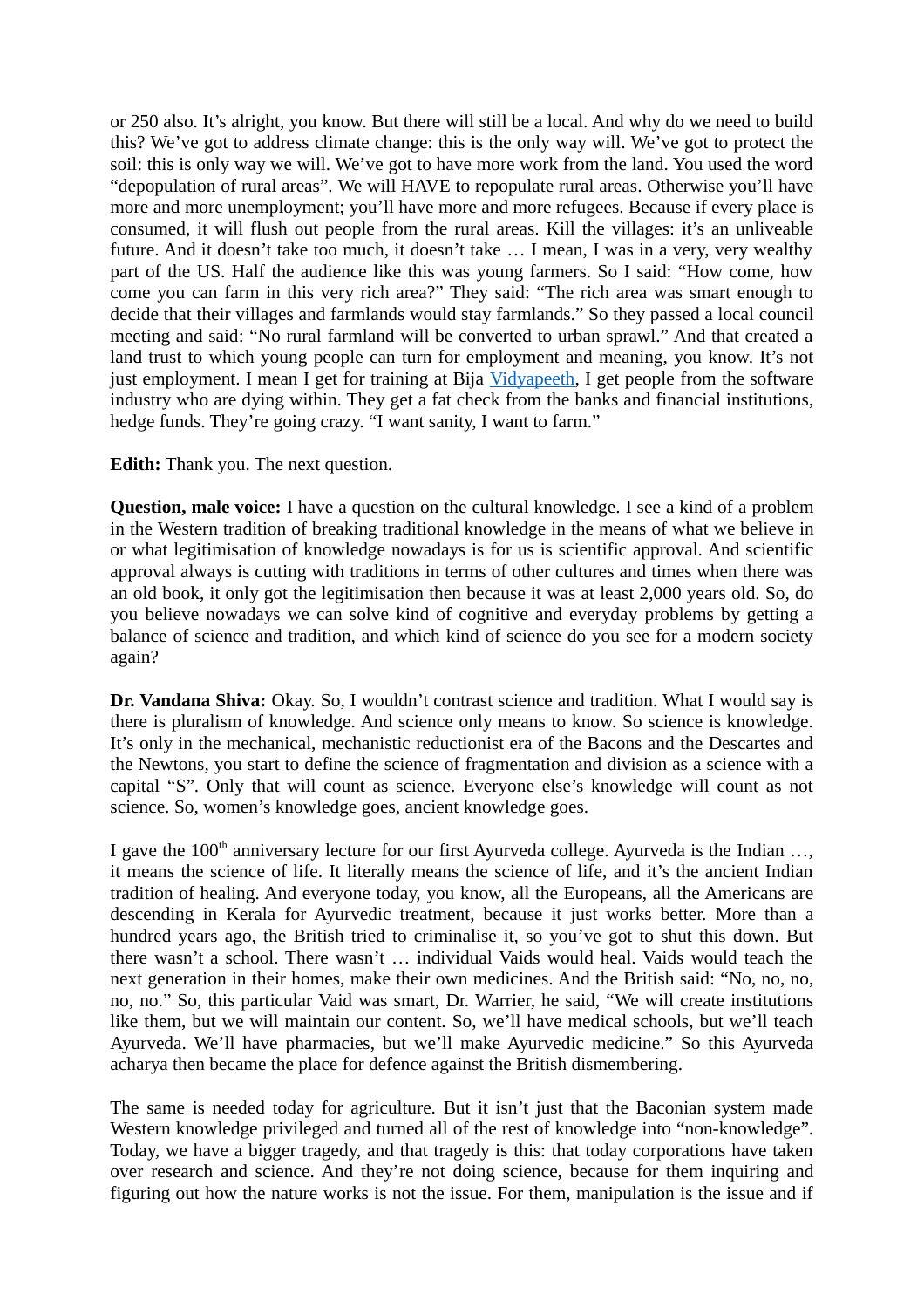nature is working in a different way from what you thought, hiding that is an issue. So someone recently issued the soil-gut connection. You know, we have bacteria in our gut. Roundup kills bacteria, but they say it won't affect the human being because our cells don't have the shikimate pathway. But 600 trillion cells, most of them are bacteria in the human body. And Roundup kills the shikimate pathway in the bacteria leading to all the consequences including the gut-brain connection. So you just manipulate, you hide. And in fact, in the name of that privileged science you are creating anti-science. (*Pause*)

You are creating anti-science. What we are witnessing with Monsanto is an enterprise of antiscience. Whether it's preventing the Americans from knowing what they're eating, the labelling law fight just now. The *Dark Act*, denying Americans the right to know, or its hounding scientists, I mentioned Séralini. Or it's preventing research of certain kinds all over the place. They have huge, huge influence.

So, what is the contemporary role of knowledge and science? I will use the two interchangeably, because I'll use the word "science" with a small s, and science is to know. Everyone knows. Everyone knows different. (*Pause*) Just like there are artists. Every artist's work isn't the same. (*Pause*) Science too is a cultural activity. And as a cultural activity, different systems evolve different criteria of testing reliability, authenticity etc.

So, the challenge in our time is this: there is, thank goodness, enough independent science for new knowledge to emerge. For example, I mean, I did my quantum theory, but epigenetics … the whole fundamentalism on which genetic engineering is based is genetic determinism. The genes determine everything. Very false. Genes are one aspect of a self-organised organism. And everything has a role, and science is teaching us that. Of course, again, they try and shut down those departments, but it comes out all the time. Genecology. All the work we have, you know … In the science of industrial agriculture, the soil was defined as an empty container to hold the nitrogen, phosphorus, potassium. We now know through science, because we can now use microscopes to see the brilliance of diversity in the soil. What we need is a new convergence. Not a new standardisation, but a new convergence, a new confluence between those ancient systems tested over time and the new ecological systems that are emerging. And both then become the alternative to the anti-science that is being used to justify destruction of human health and the planet. And the seed is a very important area for this.

So, for example not only did we save seeds, we do participatory research, we do participatory breeding. And now we've written a little manifesto called *The law of the Seed* which is absolutely by the top experts. You know, the person who used to head FAO's Plant Genetic Resources commission, said Salvatore Ceccarelli, the world's top participatory breeder. We put our minds together and said: What is the true law of the seed? What does the seed tell us and what does breeding from women tell us? That you breed for diversity, you breed for resilience, you breed for nourishment. What are the standards of the industrial breeding? Uniformity, uniformity, uniformity. This was what was being used two years ago to bulldozer a seed law on Europe, which was defeated because of the very broad alliance including the *Seed Freedom Movement*. And your own *Arche Noah*, the seed savers of Austria.

I think it's in health, it's in agriculture, it's in food. I would even say if people have the guts, it's all also in mental health, because what's going on in mental health? It's crazy. They are literally making … You know, it's normal for people who are under pressure to feel the pressure. And you define it in all kinds of ways and turn it into a psychiatric problem. Monsanto has defined the search for organic as a new psychiatric problem. (*Laughter*) I can't remember the name, but they have a name for those who look for healthy food. It's a psychiatric problem.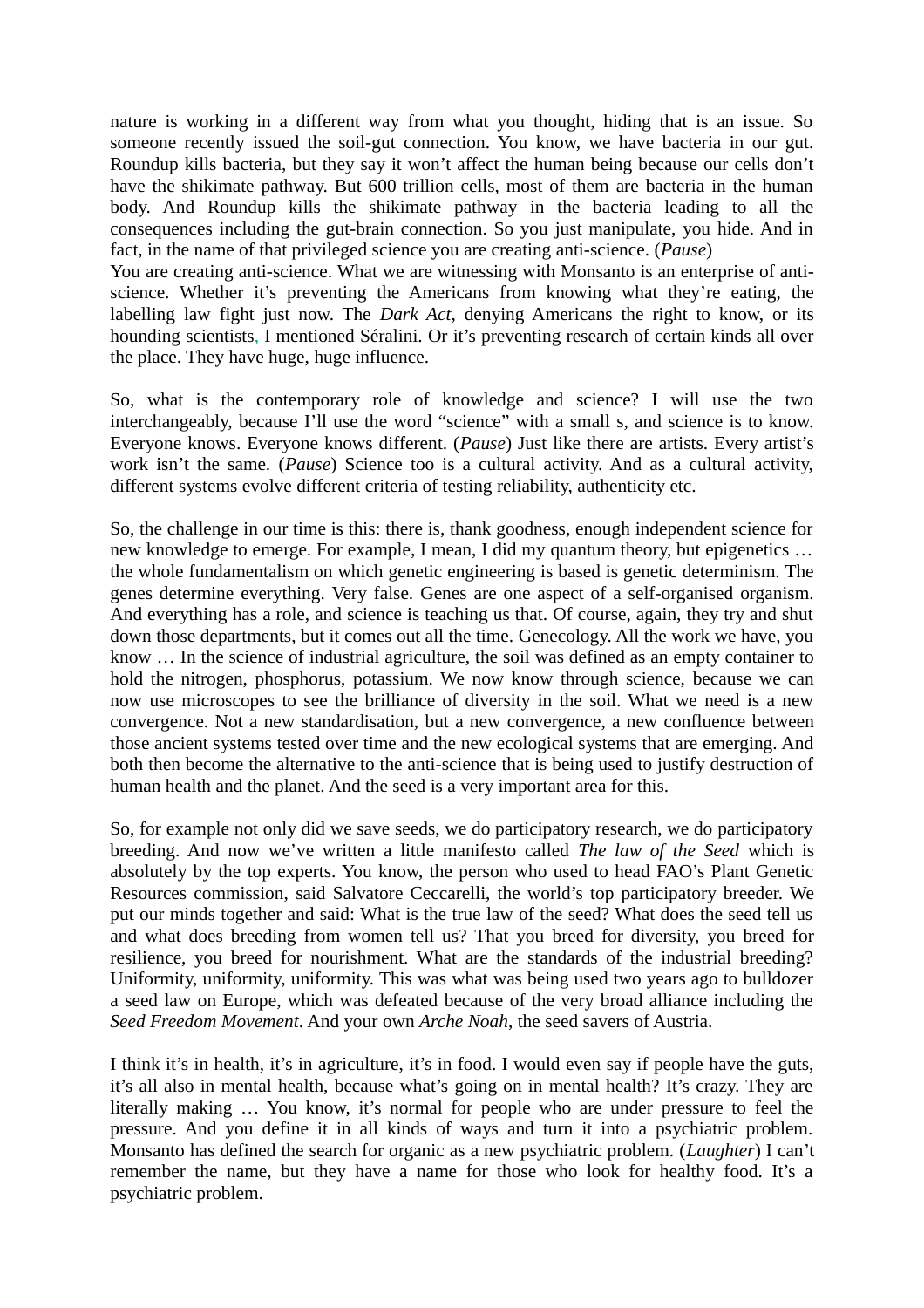**Edith:** Now we really have to get armed to fight this. There are two more questions and then we'll start closing up.

**Comment, female voice:** I want to thank you so much for inspiring me and us. I just wanted to say to you all here that we have a petition for soil protection in Vienna. And if you are interested to see this petition, go on *Stadtfrucht* and there you can see the link to sign this petition if you want that quite huge areas of Vienna stay alive as agricultural areas.

**Edith:** What's the name of the website again?

# **Female voice:** *Stadtfrucht.*

**Edith:** *Stadtfrucht.* Okay, thank you. Very interesting to know about this. I hadn't heard yet. Yes?

**Question, female voice:** I'd like to hear a little bit more about this circular society that you said would be the opposite of the extractive economy. Do you have in mind like the Adivasi in India or what exactly is this opposite of the extractive economy?

**Dr. Vandana Shiva:** So, when we're talking of extractive systems, linear extractive systems and circular systems, we're of course talking of the economy, but we're also talking about politics. Because what are free trade treaties but taking power out of communities, nations and putting them in the hands of invisible corporations who make all the decisions. That's a linear extraction of power from people. So about the circular economy, a very good example of what I was describing … a circular relationship with the soil. You plant the seed. You plant seeds carefully to maximize photosynthesis and biomass. You get more organic matter, you return a large part to the soil, you eat a bit. And as you do that, you build up more and more and more soil fertility and more organic carbon. That is a circular economy of agriculture. And because of the linear extractive system, it only measures the throughput. What are the commodities you extracted from the farm? So, we have more and more commodities, but we have less and less food. 90% of the corn and soya, which is the largest acreage that is spreading because it's connected to intellectual property … 90% of the corn and soya goes for biofuel and animal feed. That's not a circular economy. It's a linear extractive economy.

You talked about the Adivasi, yes. Wherever there are commons, wherever there's mutual gift … and all societies that were circular are gift economies. So, the gift and the commons rather than commodities and grabbing (*Pause*) But it isn't just Adivasi societies which are the indigenous societies. This is the kind of economies we have to build now, as more and more young people are thrown into a non-option for their future. I work with Greeks, I work with Italian youth, I work with Spanish youth. I worked with the government of Rome and they said to me: "We love your work on seed, but our big problem is youth unemployment." I said: "Let your youth that are unemployed have gardens. Give them land. All you need to do is give land. They will do the rest." (*Pause*) Yeah, that's a circular economy. So, a circular economy isn't of the past, it's the basis of the future. Circular economy in terms of giving with gratitude back to the earth, and circular, in terms of relating together as a community.

**Edith:** Thank you.

*Applause*